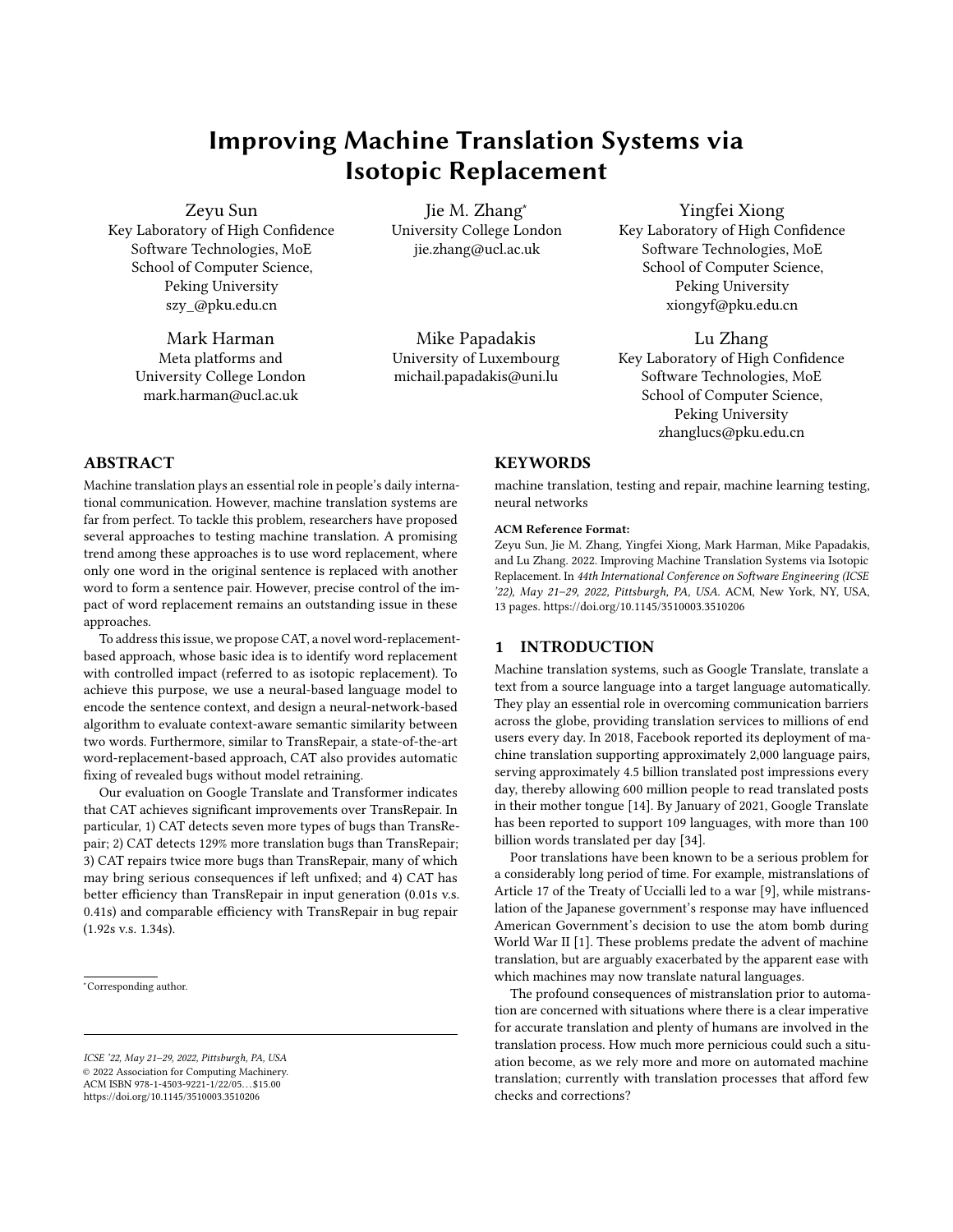As we move to a scenario in which machines routinely translate natural language sentences, the potential for misunderstandings may become magnified. This makes automated translation an important new application for testing and evaluation. Furthermore, given that machine translation is typically used in scenarios where there is no human in the loop, and thus no time to respond to failed test cases, it is also highly important that we have in place techniques for automated repair.

Machine translation systems currently have far more frequent mistranslations than human translations, causing problems in economics and safety, becoming a source of international tension, and also potentially violating human rights [\[32\]](#page-11-4). These issues highlight the importance of automatic improvement of machine translations.

Recently, quite a few approaches (e.g., SIT [\[15\]](#page-11-5), TransRepair [\[32\]](#page-11-4), and PathInv [\[12\]](#page-11-6)) have been proposed for testing machine translation systems. In particular, approaches based on word replacement, where only one word in the original sentence is replaced with another word, have received intensive attention. Intuitively, since only one word in the original sentence is changed, the prediction of the corresponding change on the translation is thus easier than the situation where multiple words in the original sentence are changed. However, precise control of the impact of word replacement in word-replacement-based approaches is still difficult due to the fuzzy semantics of natural language words.

In this paper, we propose a novel word-replacement-based approach (named  $CAT^1$  $CAT^1$ ) to machine translation testing. Given a sentence in the source language, CAT performs isotopic replacement, which is a special type of word replacement, to generate new sentences. The goal of isotopic replacement is to control the impact of word replacement so that the translation of the sentence after word replacement should very likely be similar to the translation of the sentence before word replacement. Our insight is that the key to control the impact of word replacement is to control the semantic difference between the two words. In a typical natural language, the semantics of a word is comparatively stable, but the semantics may also vary to some extent in different sentences [\[8\]](#page-11-7). Therefore, it is necessary to consider the impact of contexts on the semantics of words when performing isotopic replacement. As a result, we design an algorithm to calculate context-aware semantic similarity between each pair of words. Our algorithm uses a neural architecture to encode the sentence context during replacement, thereby making the replacement context-aware. On top of context encoding, our algorithm further performs neural-based semantic evaluation to guarantee that the semantic difference between the words under replacement is small enough. Following TransRepair, our approach is also able to repair bugs revealed during testing.

We empirically evaluated CAT together with TransRepair on two state-of-the-art machine translation systems, Google Translate [\[10\]](#page-11-8) and Transformer [\[33\]](#page-11-9). The translation is between the top two most widely used languages, English and Chinese, with 2,001 sentence pairs. Our experimental results show that CAT significantly outperforms TransRepair in both effectiveness and efficiency: CAT detects seven more types of bugs than TransRepair. It detects 129%/129% more bugs and repairs 199%/238% more bugs than TransRepair on Google Translate/Transformer, respectively. Over half

of the detected mistranslations can be automatically fixed by CAT. Furthermore, CAT has better efficiency than TransRepair in input sentence generation (0.01s v.s. 0.41s) costs 80% and competitive efficiency with TransRepair in repairing (1.92s v.s. 1.34s).

To summarise, this paper makes the following contributions: A novel approach (named CAT) to improving machine translation based on isotopic replacement, where the key technique is a novel algorithm for calculating context-aware semantic similarity to identify isotopic replacement. An extensive evaluation to demonstrate the effectiveness and efficiency of CAT, indicating that CAT significantly outperforms the state-of-the-art approaches.

The implementation code, the data we used, together with the full experimental results of this paper are available at [https://github.](https://github.com/zysszy/CAT) [com/zysszy/CAT.](https://github.com/zysszy/CAT)

# <span id="page-1-2"></span>2 RELATED WORK

We divide the related work of our paper into two parts: machine translation testing in Section [2.1](#page-1-1) and machine translation repair in Section [2.2.](#page-2-0)

# <span id="page-1-1"></span>2.1 Machine Translation Testing

There are different properties to test in machine translation testing. Heigold et al. [\[17\]](#page-11-10), Belinkov and Bisk [\[2\]](#page-11-11), and Zhao et al. [\[39\]](#page-12-1) focused on testing robustness, i.e., whether machine translators are influenced by minor errors, typos, or noises in the input sentences.

More approaches focus on testing the correctness of machine translators. The major differences lie in the heuristics adopted in these approaches.

Pesu et al. [\[27\]](#page-11-12) proposed an approach based on cross-reference. In particular, this approach focuses on checking whether the direct translation (from a source language to a target language) and the indirect translation (from the source language to an intermediate language and then from the intermediate language to the target language) of the same sentence produce the same results. Cao et al. [\[3\]](#page-11-13) proposed a similar approach, where they check whether the translation between different translation systems produce the similar translation results.

The mainstream approaches test correctness via the combination of input mutation and metamorphic relation [\[38\]](#page-11-14). They adopt the strategy of controlled input generation of new sentences or phrases in the source language. Given a sentence in the source language, such an approach generates a related sentence or phrase; then the original sentence and the generated sentence (phrase) are fed into the translator under test; and the approach compares the translation results of the two to determine whether a bug is found. In particular, Purity [\[16\]](#page-11-15) breaks the original sentence into phrases and checks whether some phrases alone have different translations compared with their translations for the original sentence.

Except for Purity, other approaches based on controlled input generation adopt word replacement. That is to say, these approaches generate a new sentence via replacing one word in the original sentence with another related word. Gupta et al. [\[12\]](#page-11-6) detect a translation bug by replacing a word with another word with completely different meaning, and expect that the word replacement should yield different translations. Sun and Zhou [\[31\]](#page-11-16) replace a human

<span id="page-1-0"></span><sup>&</sup>lt;sup>1</sup> Context-Aware replacement for improving machine Translation.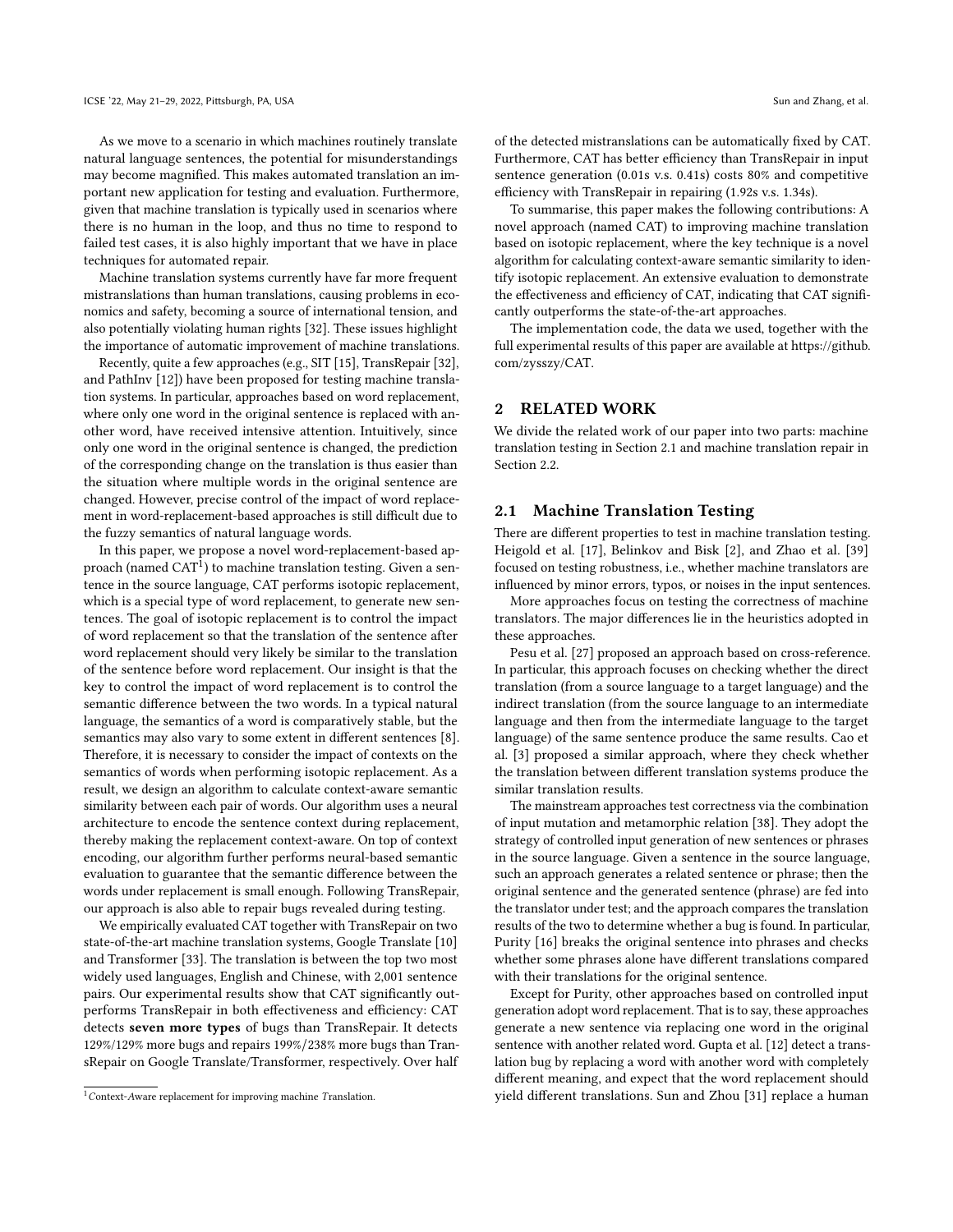<span id="page-2-1"></span>Improving Machine Translation Systems via



Figure 1: Overview of CAT.

name before "like" or "hate" with another human name. They expect that the translations of the sentences before and after word replacement should be similar. He et al. [\[15\]](#page-11-5) replace one word in the original sentence with another word that would also fit into the structure of the original sentence, and expect that the two translations of the original sentence and the generated sentence should also have a similar structure. In particular, this approach (named SIT) adopts the masked language model (MLM) [\[5\]](#page-11-17) to determine which words are likely to fit into the structure of the original sentence. Note that the word replacement in SIT is primarily syntactical without explicit consideration of semantics. Furthermore, since MLM considers the context of the original sentence when generating the replacement, many syntactically suitable replacements are excluded. For example, when facing Make it a requirement that only half is to be used in polling stations (except in Wales)., SIT generates a sentence by replacing "half" with "English". The approach (named TransRepair) to machine translation testing proposed in Sun et al. [\[32\]](#page-11-4) replaces a word with another semantically similar word (e.g., girls→boys), and expect the generated sentence may lead to a similar translation with the original translation for the unchanged part in the sentence. In particular, TransRepair adopts vector representation of words [\[26,](#page-11-18) [29\]](#page-11-19) to calculate the similarity of each pair of words. Since the vector representation of each word is calculated on the basis of all sentences containing the word in a corpus, the similarity values between words used in TransRepair do not consider the specific context of the original sentence.

Our approach (named CAT) to machine translation testing generally falls into the category of word-replacement-based approaches. Similar to SIT [\[15\]](#page-11-5) and TransRepair [\[32\]](#page-11-4), our approach also expects that the change of one word would not result in substantial difference in the translations. However, our approach is based on the concept of isotopic replacement, where one word is replaced with only words that differ subtly from the original word. Then we propose a specially designed algorithm to determine whether a word replacement is an isotopic replacement. In particular, our algorithm is based on calculating context-aware semantic similarity, for which to our knowledge no straightforward combination of MLM and vector representation of words are able to achieve our purpose. Another distinct merit of our approach is that isotopic replacement is applicable to all parts of speech, while existing word-replacement-based approaches are specific to only few parts of speech. For example, word replacement in SIT is specific to nouns and adjectives; and word replacement in TransRepair is specific to nouns, adjectives, and numbers.

There have been word replacement research for other tasks, such as attacking/testing/defending models on different classification tasks [\[11,](#page-11-20) [19,](#page-11-21) [20,](#page-11-22) [24,](#page-11-23) [28,](#page-11-24) [37\]](#page-11-25). The requirement of their word replacement is to keep the classification result unchanged. As a result, the replacement may lead to grammar errors, have completely different context, or affect the translation of the unchanged part in a sentence, thereby not being applicable for machine translation testing. For CAT, we use the isotopic replacement and the basic idea is to identify word replacement with controlled impact to the translation of the whole sentence.

#### <span id="page-2-0"></span>2.2 Machine Translation Repair

To repair the revealed bugs and improve machine translation, existing approaches are typically based on data augmentation. Heigold et al. [\[17\]](#page-11-10), Sperber et al. [\[30\]](#page-11-26), and Belinkov and Bisk [\[2\]](#page-11-11) proposed to add the generated sentences (noises) used for robustness testing to the training data and retrain the model. Cheng et al. [\[4\]](#page-11-27) and Ebrahimi et al. [\[7\]](#page-11-28) used the gradient-based approach to generating sentences for model retraining. Different from these approaches, there are also some approaches improving robustness of machine translation by designing some additional neural components. Cheng et al. [\[4\]](#page-11-27) added a component to distinguish the noises from the training set, while Belinkov and Bisk [\[2\]](#page-11-11) used a character-level representation.

The above approaches need model retraining. To our knowledge, the only approach that is able to repair machine translation without model retraining is TransRepair by Sun et al. [\[32\]](#page-11-4). In particular, TransRepair adopts a post processing based strategy for repair. For a bug-revealing sentence, TransRepair generates several similar sentences via the same word replacement strategy in its testing phase; and then combines the translations of these similar sentences and the original sentence to repair the bug. Our CAT adopts a similar strategy with TransRepair for repair, but the generation of similar sentences for repair in CAT is also based on isotopic replacement. According to our evaluation results, the repair effectiveness of CAT significantly outperforms that of TransRepair.

#### 3 APPROACH

#### 3.1 Overview

Our approach (named CAT) follows the general process of wordreplacement-based approaches: Given an input sentence s and a word w in s, our approach identifies a set of words (denoted as  $W_w$ ), each of which can be used to replace w in s. For each word  $w_f \in W_w$ ,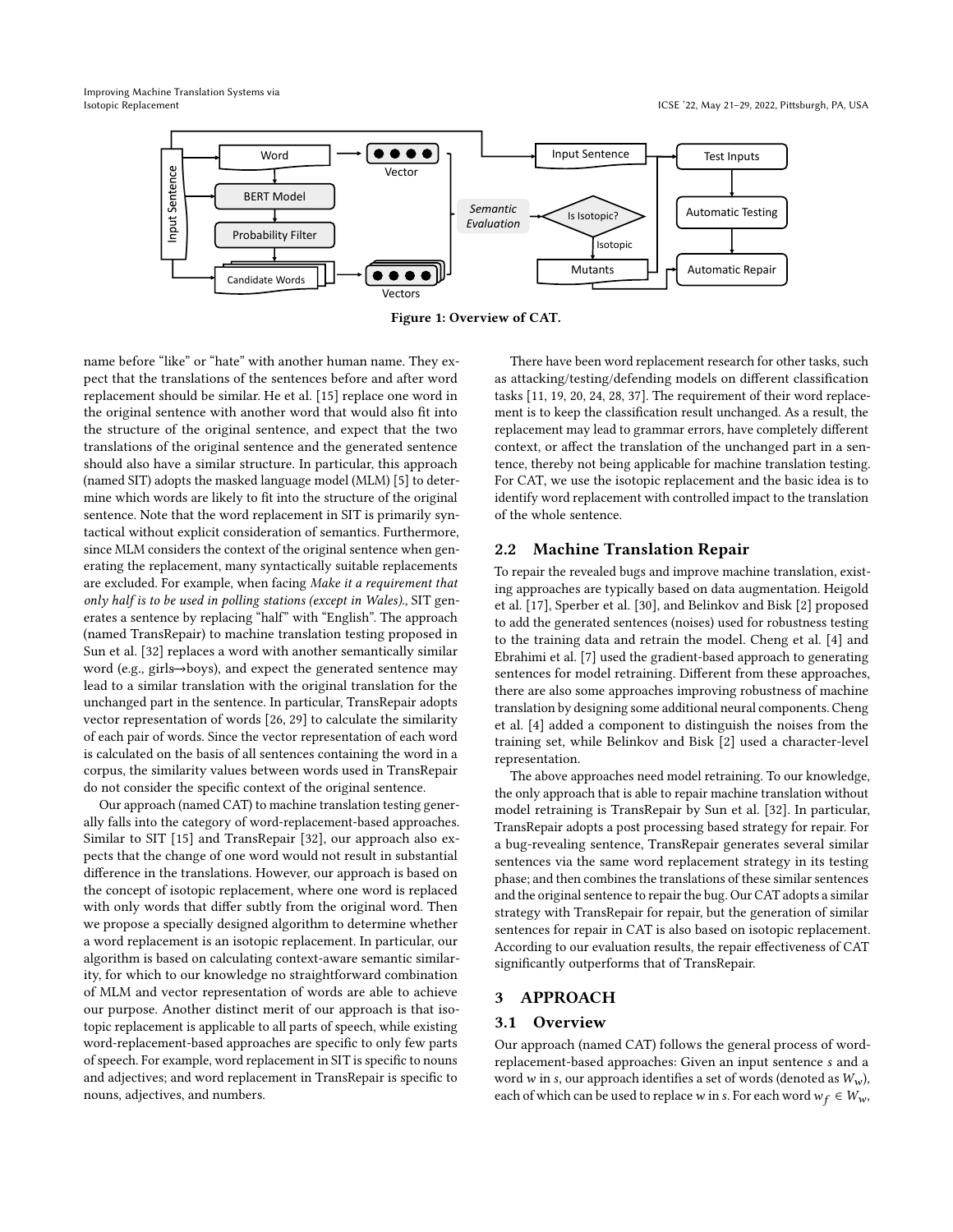<span id="page-3-2"></span>

Figure 2: BERT-based context-aware word replacement.

our approach further ensures that the replacement of  $w$  with  $w_f$ in *s* is isotopic replacement, which only subtly impacts *s*. The key idea to realise isotopic replacement is to evaluate context-aware semantic similarity between  $w$  and each candidate replacement word  $w_r \in C_w$  in the context of s.

Figure [1](#page-2-1) depicts an overview of CAT. There are two stages in CAT for conducting isotopic replacement. In the first stage, CAT generates a set of word replacement candidates  $C_w$  for each word  $w$  in the input sentence  $s$ . In the second stage, CAT identifies the final set of words  $W_w$  from word candidates  $C_w$  to achieve isotopic replacement via evaluating context-aware semantic similarity between each word in  $w_r \in C_w$  and the word w in sentence s.

This section mainly introduces these two parts (candidate word generation in Section [3.2](#page-3-0) and semantic evaluation in Section [3.3\)](#page-3-1). The remaining steps of translation testing and repair are similar to the corresponding steps in TransRepair. To make our presentation self-contained, we provide some necessary information in Section [3.4](#page-4-0) for convenience.

# <span id="page-3-0"></span>3.2 Candidate Word Generation

In order to realise isotopic replacement, we first generate a set of candidate words  $C_w$  for each word  $w$  in the input original sentence s, where  $W_w \subset C_w$ , based on the context for further evaluation of context-aware semantic similarity.

Given an input sentence s, CAT generates such candidate words  $C_w$  by ensuring that each word in  $C_w$  is also suitable for the context. To realise our idea, we use the Bidirectional Encoder Representations from Transformers (BERT) [\[5\]](#page-11-17) to encode the sentence context and check which words are suitable for the context.

Figure [2](#page-3-2) shows the overview of context-aware word replacement in CAT. As a Transformer [\[33\]](#page-11-9) based pre-trained model, BERT takes an input sentence and outputs a real-valued vector for each word within the sentence based on the context. When performing a word replacement, a word to be replaced in the input sentence is first masked by a special mark "[MASK]". For example, in Figure [2,](#page-3-2) the word "Within" is masked for the input sentence "Within the past decades...". The sentence with the masked word is then fed to the BERT model, which extracts a set of real-valued vectors. To conduct word replacement, BERT feeds the vector of the word "[MASK]" to a pre-trained linear classifier and gets a set of predicted words with different prediction probability.

Given an input sentence *s* with a word sequence  $w_1, w_2, \dots, w_N$ , where  $N$  is the total number of words, we mask the words in the sentence in turn (one word being masked each time) and feed each masked sentence into BERT.

The outputs of BERT are a set of vectors  $h_1, h_2, \cdots, h_N$ , which denotes the context-aware vector representation of the input words. Then, a pre-trained linear classifier takes the vector of the masked word  $h_{\text{mask}}$  as an input, and outputs a set of initial candidate words  $C_i$ . Each word in  $C_i$  has a predictive probability. The sum of the probabilities of all the candidate words is 1.0. We then use a probability filter to discard the words with low predictive probability (we set the threshold as 0.05 to remove the words that are most unlikely to be qualified). In addition, if the word is the same as the original word we masked, we discard this word. Finally, we treat the remaining words as word candidates  $C_{w_{mask}}$  for the masked word  $w_{mask}$ , each of which can be used to fill the masked word in the original input sentence for replacement.

Note that, the above procedure for word generation is contextaware, because BERT predicts the masked word based on exactly the remaining parts of the sentence.

#### <span id="page-3-1"></span>3.3 Semantic Evaluation

Isotopic replacement aims to identify a set of words  $W_w$  for each word  $w$  in input sentence  $s$  such that each word in  $W_w$  only subtly differs from  $w$  in the context of  $s$ . In candidate word generation, we generate a set of candidate words  $C_w$  for the word w in s. However, there are occasions that BERT predicts a masked word that has similar context with the original word, but with different meanings. Therefore, we next compute the context-aware semantic similarity and use it to discard the inappropriate words in  $C_w$  for identifying the final word set  $W_w$ .

To achieve our purpose, we propose a novel neural-based mechanism for the evaluation of context-aware semantic similarity. The key step to compute the context-aware semantic similarity in CAT is to measure the word vector similarity between the original word and its replaced word. In our approach, we again use BERT to get the output word vectors, which is the most widely used word2vec approach in natural language processing [\[5,](#page-11-17) [21,](#page-11-29) [40\]](#page-12-2). Unlike the usage of BERT in candidate word generation in the previous section, we do not feed BERT with a masked sentence, but directly take the whole tokenised sentence as its input. In this manner, BERT first represents a word as a vector trained from the training corpus. The vector indicates the semantics of this single word. BERT further considers the sentence context and computes a context-aware semantic representation. In this way, we get a series of word vectors for each word in each sentence, as the final word vectors.

Then, we measure the context-aware semantic similarity between the word  $w$  in  $s$  (denoted by  $h_a$ ) and the candidate word  $w_r \in C_w$  in  $s_r$ , which is generated via replacing w in s with  $w_r$ , (denoted by  $\boldsymbol{h}_b$ ) by using the cosine similarity CosSim of their word vectors:

$$
\text{CosSim}(\boldsymbol{h}_a, \boldsymbol{h}_b) = \frac{\boldsymbol{h}_a \boldsymbol{h}_b}{|\boldsymbol{h}_a||\boldsymbol{h}_b|}.
$$
 (1)

The overall process of our semantic evaluation is detailed by Algorithm [1.](#page-4-1) For an input sentence  $s$ , a word  $w$  in  $s$ , and the set of the candidate words  $C_w$  generated via candidate word generation, we aim at getting a final word set  $W_w$ . We first define an empty set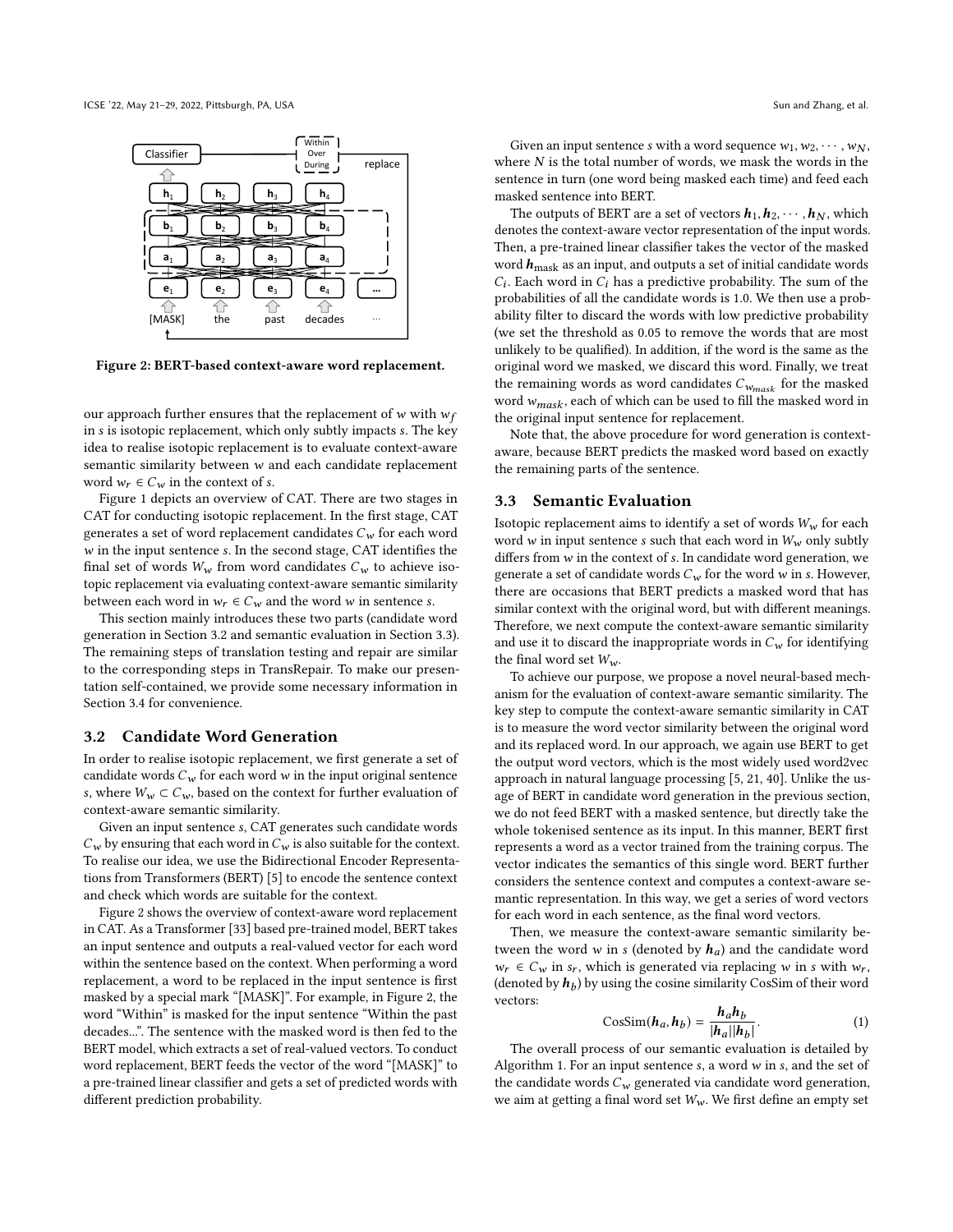$W_w$  for collecting the words after evaluation (Line 1). For the word  $w$  in s, we further extract its word vector  $h_a$  via BERT (Lines 2). Next, for each candidate word  $w_r \in C_w$ , we use it to replace w in s and generate a mutant sentence  $s_r$  (Lines 3 and 4). For the word  $w_r$  in  $s_r$ , we extract its word vector  $h_b$  (Line 5). Then, to capture the context-aware semantic similarity of the above two words, we compute the introduced cosine similarity CosSim of their word vectors  $h_a$  and  $h_b$  (Line 6). If the similarity is above the predefined threshold SThreshold (we set the threshold to be 0.85), it passes the evaluation (Line 7). Thus, we add the word  $w_r$  to the set  $W_w$  as a final generated one (Line 8). After we have evaluated all words automatically, we output the final word set  $W_w$  for word w in s (Line 11). This process ensures that the replacement of w with  $w_f \in W_w$ in s is isotopic.

Finally, we in turn use the word  $w_f \in W_w$  to replace the word  $w$  in  $s$  and repeat this process for each word in  $s$  to generate a final set of sentences  $M_f$ . We refer to each of these finally generated sentences as a mutant [\[18,](#page-11-30) [25\]](#page-11-31). This generated set of mutants is further used for automatic testing (each mutant is paired with the original sentence as one test input pair) and repair.

<span id="page-4-1"></span>

| <b>Algorithm 1:</b> Process of semantic evaluation                            |
|-------------------------------------------------------------------------------|
| <b>Data:</b> s: the input sentence; w the word in the input sentence s; $C_w$ |
| the set of the candidate words for the word $w$ (the output of                |
| the candidate word generation)                                                |
| <b>Result:</b> $W_w$ : the final set of words, each of which can be used to   |
| replace $w$ in s                                                              |
| 1 $W_w = \{\}$                                                                |
| 2 $h_a = BERT(s, w)$                                                          |
| <b>for</b> each candidate word $w_r \in C_w$ <b>do</b><br>3                   |
| $s_r$ = Replace(s, w, $w_r$ )<br>$\overline{\bf{4}}$                          |
| $h_h = BERT(s_r, w_r)$<br>5                                                   |
| Similarity = $\cos \sin(h_a, h_b)$<br>6                                       |
| if Similarity $>=$ SThreshold then<br>7                                       |
| $W_w = W_w \cup w_r$<br>8                                                     |
| end<br>9                                                                      |
| 10 end                                                                        |
| 11 return $W_w$                                                               |

# <span id="page-4-0"></span>3.4 Testing and Repair

The process of test oracle generation and black/grey-box repair in CAT is the same as TransRepair. We briefly introduce the details in this section.

3.4.1 Test Oracle Generation. For each test input  $(s, m)$ , where  $m \in$  $M_f$ , let  $r(s)$  and  $r(m)$  be the translation results of input sentences s and its mutant  $m$ . Mutant  $m$  is generated by replacing a word  $w_1$  in s with another word  $w_2$ . CAT generates the test oracle by computing the similarity between  $r(s)$  and  $r(m)$  excluding the translation changes caused by  $w_1$  and  $w_2$ . To remove the context changes, we computes the similarity of the subsequences of  $r(s)$ and  $r(m)$  and further selects the largest similarity to approximate the similarity of  $r(s)$  and  $r(m)$ . When the similarity is below the predefined threshold, CAT reports an inconsistency bug.

3.4.2 Black/Grey-box Repair. Black-box and grey-box repair transform the original translation based on the best translation among the translations for mutants. There are two ways of choosing the best translation, one using predictive probability (grey-box), the other using cross-reference (black-box).

In detail, CAT first repairs the translation of the original sentences in a bug-revealing test case and then it seeks to find a translation for the mutant, which passes the consistency test.

For the original sentence, CAT generates a set of mutants and gets their translations. It further ranks these translations based on the predictive probability of the machine translation or crossreference in decreasing order. CAT maps back the translation with the highest ranking to the translation of original sentence via word alignment [\[23\]](#page-11-32). If the mapping back fails, it selects the translation with a lower ranking.

For the mutant, CAT uses the same repair process as the original sentence but marks the output as a candidate solution. We then checks whether the candidate solution passes the testing with the repaired translation of the original sentence as test input. If not, CAT proceeds by checking other candidate solutions.

# 4 EXPERIMENTAL SETUP

In this section, we introduce the procedure we follow to evaluate CAT.

#### 4.1 Research Questions

To evaluate CAT we begin by investigating the extent to which isotopic replacement brings value in testing, i.e., helps the construction of test cases. Thus, we ask:

#### RQ1: How effective is CAT in generating test inputs?

To answer this question, we consider the quantity, distribution, validity, and diversity of the test inputs generated with isotopic replacement. To ensure validity, we conduct a manual check on whether the replaced word in the mutant leads to grammatical errors, whether the semantic meaning of the mutant sentence is reasonable, and whether the mutant ought to have consistent translations with the original sentence.

By showing that CAT helps designing test inputs, we then turn our attention to the actual value of interest, bug detection and bug repair. We first focus on bug detection and ask:

## RQ2: How effective is CAT in bug detection?

Here, we focus on the bug-revealing ability of CAT. To this end, we test Google Translate (GT) and Transformer with the test inputs generated in RQ1 to investigate: 1) the number of inconsistency bugs reported by automated test oracles; 2) the diversity of the detected inconsistency bugs; 3) the precision, recall, and F-1 measure of bug detection based on manual inspection.

Having presented the bug-revealing ability of CAT, we turn our attention to its repairing ability. Hence, we ask:

#### RQ3: How effective is CAT in bug repair?

To answer this question, for each reported bug on Google Translate (GT) and Transformer, we use CAT to repair the bug automatically (with both black-box and grey-box repair). We thus follow the same procedure as in RQ2 and investigate: 1) the repair effectiveness measured by automated test oracles; 2) the diversity of repaired bugs; and 3) the validity of reported fixes based on manual inspection.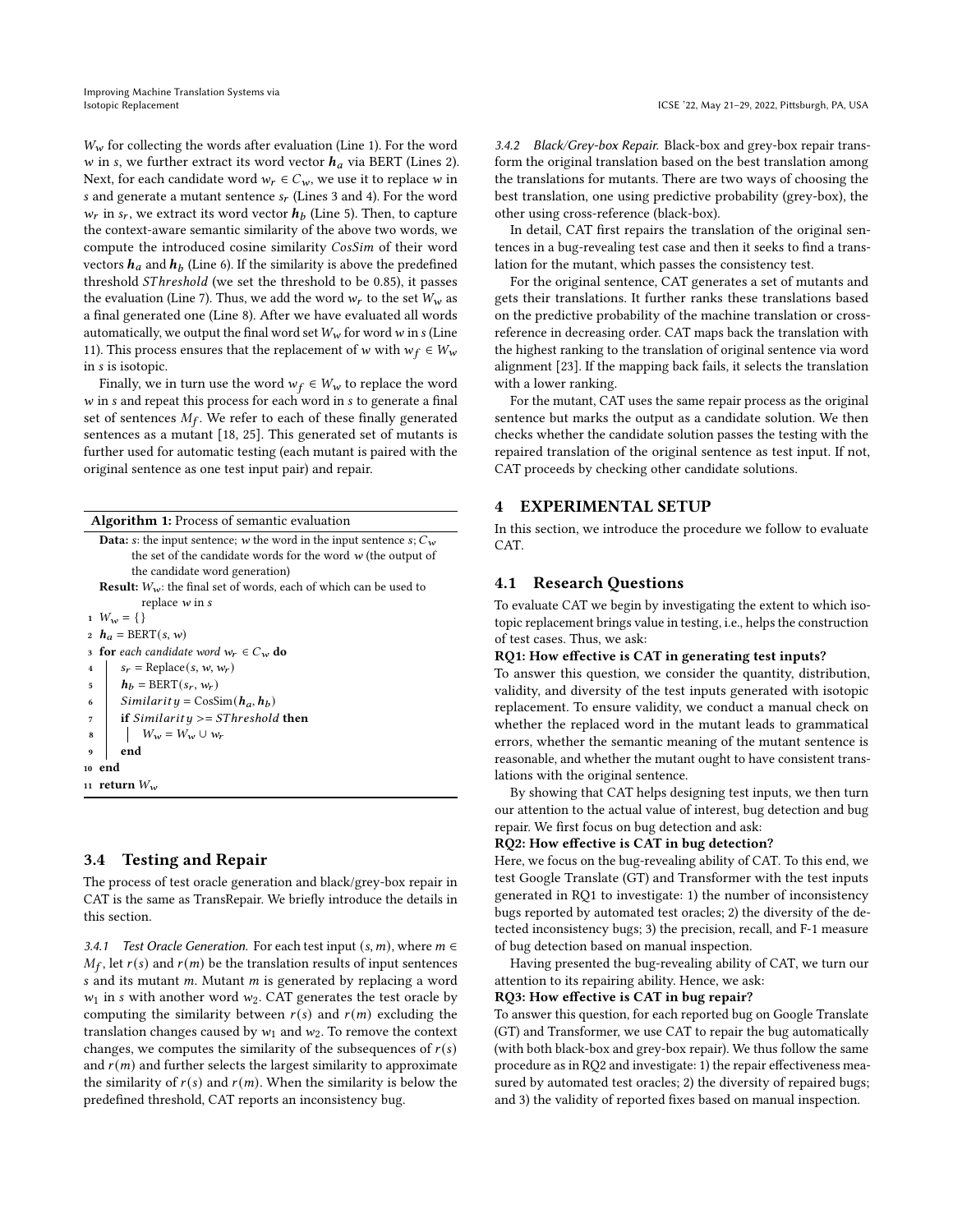Up to this point, in our analysis, we only investigated test and repair effectiveness. However, this analysis tells nothing about the time required to conduct the testing and repair tasks. Therefore, we ask:

#### RQ4: What is the efficiency of CAT?

To answer this question, we repeat the experiments of CAT in RQ1- 3 and record the time cost. Then, we investigate: 1) the time cost of isotopic replacement; 2) the time cost of bug detection for each sentence; 3) the time cost of repairing a bug.

Since CAT follows TransRepair for improving machine translation, for each research question, we set TransRepair [\[32\]](#page-11-4) as a baseline, and report the improvement of CAT over TransRepair under identical configuration. The comparison with other testing approaches can be referred to the extended analysis in Section [6.1.](#page-9-0)

#### 4.2 Machine Translators

The same as TransRepair, we consider the following two state-ofthe-art machine translators: 1) Transformer [\[33\]](#page-11-9), the most widely studied machine translation system by the research community; 2) Google Translate [\[10\]](#page-11-8), the most widely used end-to-end machine translation system developed by Google.

Transformer: Transformer is an attention-based sequence-to-sequence model designed for natural language processing tasks. It have been shown to be effective in various areas including machine translation [\[33\]](#page-11-9), question answering [\[5\]](#page-11-17), and others [\[6\]](#page-11-33). In this paper, we used identical parameters Transformer model used in  $\left[32\right]^{\bar{2}}$  $\left[32\right]^{\bar{2}}$  $\left[32\right]^{\bar{2}}$  to achieve a fair comparison.

Google Translate: Google Translate is a neural machine translation system developed by Google. We select Google Translate due to it being a mainstream translation system, which has over 500 million total users with more than 100 billion words translated daily [\[34\]](#page-11-1).

#### <span id="page-5-1"></span>4.3 Implementation Settings

The implementation of CAT is based on the standard BERT that is publicly available [\[36\]](#page-11-34). The BERT model contains 24-layers, 1024 hidden size, 16 heads. The model was trained on 16 TPU chips for one million steps with a batch size of 256. For TransRepair, we implement it with the same setting according to the paper [\[32\]](#page-11-4). To perform a fair comparison, we follow the setting of the previous approach [\[32\]](#page-11-4) and generate at most 5 valid mutants for each input sentence during testing and at most 16 valid mutants for each sentence in a each buggy test case during repair. We perform an additional experiment in Section [6.2](#page-10-0) to study the influence of this mutant number upper bound.

We conduct experiments on Ubuntu 16.04 with 256GB RAM and four Intel E5-2620 v4 CPUs. The neural networks (BERT and Transformer) are all trained and inference on 8 Nvidia Titan RTXs.

### 4.4 Dataset

For ease of comparison, we use the same dataset as TransRepair [\[32\]](#page-11-4), the News Commentary dataset [\[35\]](#page-11-35). This dataset has been adopted as a standard benchmark for translator evaluation [\[13\]](#page-11-36). It contains

2,001 parallel sentences that are different from the training set and validation set used for Transformer training.

#### 5 RESULTS

In this section, we introduce the results of our experiment to answer the research questions.

#### 5.1 Effectiveness of Test Generation (RQ1)

To answer this question, for each test sentence in our dataset (2,001 all together), we generate mutants with CAT and TransRepair. Each mutant is paired with the original sentence to form a test input. We then record the quantity (i.e., total number of test inputs), distribution (i.e., the number of generated test inputs per sentence), validity (i.e., whether the mutant and the original sentence in a test input should yield consistent translations for bug detection), and diversity (i.e., the types of generated mutants).

Quantity: For the 2,001 input sentences, 11,045 candidate words are generated by isotopic replacement, and 1,103 are further discarded by candidate filtering (using automatic semantic evaluation). In total, CAT generates 9,942 mutants that could be paired with the original sentences as test inputs for translation testing. For TransRepair, it generates 21,960 mutant candidates by word replacement with 17,268 discarded by candidate filtering (using Standford parser). It finally yields 4,692 test inputs.

These results show that CAT generates significantly more test inputs than TransRepair. In particular, CAT's isotopic replacement increases candidates' possibility of passing semantic evaluation. For CAT, 90% of the mutant candidates pass the filtering; for TransRepair, only 21% mutant candidates pass the filtering due to its ignorance of the context information of the original input sentences.

In the following, we dig deep into the distribution, diversity, and validity of the generated mutants.

Distribution: We use violin graphs to demonstrate the entire distribution of test inputs generated for each sentence. Figure [3](#page-6-0) shows the results. In this figure, we observe that the number of test inputs generated by CAT reaches 5 (the upper bound, more details in Section [4.3\)](#page-5-1) for most of the input sentences. However, for TransRepair, many sentences have fewer than 5 test inputs.

In particular, the isotopic replacement enables CAT to generate test inputs for almost all the sentences (with only three sentences, i.e., 0.15%, having no generated test inputs). However, for TransRepair, it fails to generate test inputs for as many as 43.7% of the sentences. Consequently, TransRepair is not able to detect any translation bugs for those sentences.

Diversity: We further compare CAT and TransRepair from the aspect of mutant diversity, i.e., the type of generated mutants in terms of part-of-speech of the replaced word. The part-of-speech types include Noun, Adj. (Adjective), Adv. (Adverb), Num. (Numeral), Verb, Deter. (Determiner), Conj. (Conjunction), Pron. (Pronoun), Prep. (Preposition), and Others.

Figure [4](#page-6-1) shows the number of mutants belonging to each type. Overall, we observe that most mutants TransRepair generated are for nouns, adjectives, and numerals as mentioned in Section [1.](#page-0-0)

By contrast, CAT generates mutants for seven more types of part-of-speech. This demonstrated diversity is important because

<span id="page-5-0"></span> $^{2}$  We use the same hyper-parameters, random seeds, deep learning library and trained the model for the same epochs.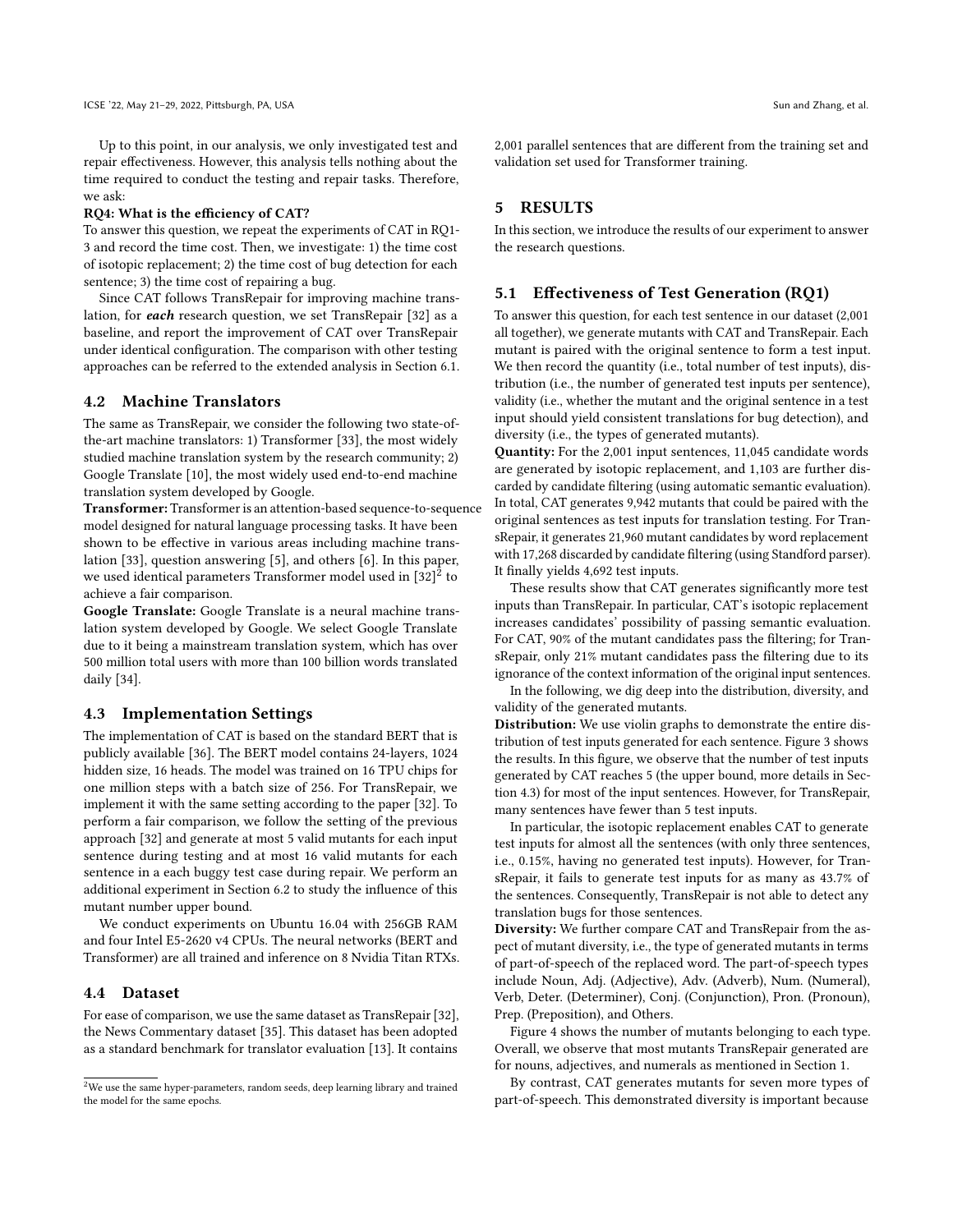Improving Machine Translation Systems via

<span id="page-6-0"></span>

Figure 3: Distribution of the generated mutants for each sentence. CAT generates 5 test inputs (the upper bound) for almost all the input sentences, while TransRepair fails to generate any test inputs for 43.7% of the sentences.

different types of test inputs reveal different types of inconsistency bugs. For example, TransRepair will miss the detection of inconsistency bugs aroused by verbs, which plays a key role in the understanding of the sentence translation.

<span id="page-6-1"></span>

Figure 4: Number of generated test inputs  $(y\text{-axis})$  per mutant type  $(x-axis)$ . This figure shows that CAT generates more diverse mutants than TransRepair.

Validity: The validity measures the proportion of the generated test input sentences that are qualified for translation testing. The first two authors manually check the validity separately. If a generated mutant is 1) grammatically correct; 2) semantically reasonable; and 3) ought to yield semantic-identical translation with the original sentence (excluding the replaced word), we deem the test input to be valid. We randomly sample 200 test cases for each approach.

Our manual inspection $^3$  $^3$  indicates that 96.5% of the test inputs generated by CAT are valid. Invalid mutant examples are 1) Greater (protection−→priority) should be given to whistleblowers, Sir Eric says; 2) The (Supplement→Suppression) of Public Sports Facilities;. For TransRepair, 93.0% of its test inputs are valid. These results show that CAT not only generates more test inputs, but also generates more qualified test inputs for inconsistency bug detection.

Remember that we use semantic evaluation to filter word candidates to improve mutant validity. Thus, we are interested to investigate the effectiveness of semantic evaluation. It turns out that without semantic evaluation, 10.0% of the test inputs are invalid<sup>[4](#page-6-3)</sup>. With semantic evaluation, this proportion is reduced to 3.5%. Thus, semantic evaluation removes (10% - 3.5%) / 10% = 65% invalid test inputs.

We further investigate the validity of test inputs on different types of mutants. Table [1](#page-7-0) shows the results. In each cell, the first/second number is for the valid/total number of inputs belonging to the corresponding type. The ratio in brackets is the proportion of valid inputs. Interestingly, we observe that the "Adj." mutant type has the lowest validity for both CAT and TransRepair. This observation shows possibilities for further validity improvement for test input generation in machine translation testing.

Overall, for RQ1, we have the following conclusion:

Answer to RQ1: CAT outperforms TransRepair in the quantity, distribution, diversity, and validity of the generated test inputs. In particular, CAT generates 9,942 test inputs, covering 99.9% of the input sentences and 10 types of mutants, with a validity score of 96.5% based on manual inspection. For TransRepair, these numbers are 4,692, 66.3%, 3, and 93.0%, respectively.

#### 5.2 Effectiveness of Bug Detection (RQ2)

To answer RQ2, for each test input generated by CAT or TransRepair, we feed it into Google Translate and Transformer to get its translations, then apply the similarity metrics to automatically decide the test input reveals a bug.

Table [2](#page-7-1) shows the number of bugs reported by CAT and TransRepair with each similarity metric. We observe that CAT significantly outperforms TransRepair in the number of reported bugs. On average, CAT detects 129% more bugs than TransRepair on both Google Translate and Transformer.

We further investigate the diversity of the reported bugs. The results are shown in Figure [5,](#page-7-2) where we select the reported bugs on the LCS similarity metric as an example. We observe that CAT reports diverse bugs aroused by 10 types of part-of-speeches. TransRepair can only detect the bugs for nouns, adjectives, and numerals but could hardly detect bugs aroused by the words in other part-ofspeeches.

The overall results are as expected because as shown by RQ1, CAT generates a larger quantity of, more diverse, and more widely distributed mutants than TransRepair, which contributes to its overall bug detection ability.

Using the similarity metric as an approximation of test oracles, as mentioned by Sun et al. [\[32\]](#page-11-4), may have difference with human oracles (i.e., human judgement about whether the translations are consistent). To investigate such a threat, Sun et al. [\[32\]](#page-11-4) sampled sentences and conducted manual inspection to get the performance of oracle approximation. In this paper, following their work, we

<span id="page-6-2"></span> ${}^{3}{\rm The}$  Cohen's Kappa is 0.96 on average, which indicates that our manual inspection results are highly consistent.

<span id="page-6-3"></span><sup>4</sup>The Cohen's Kappa is 0.86.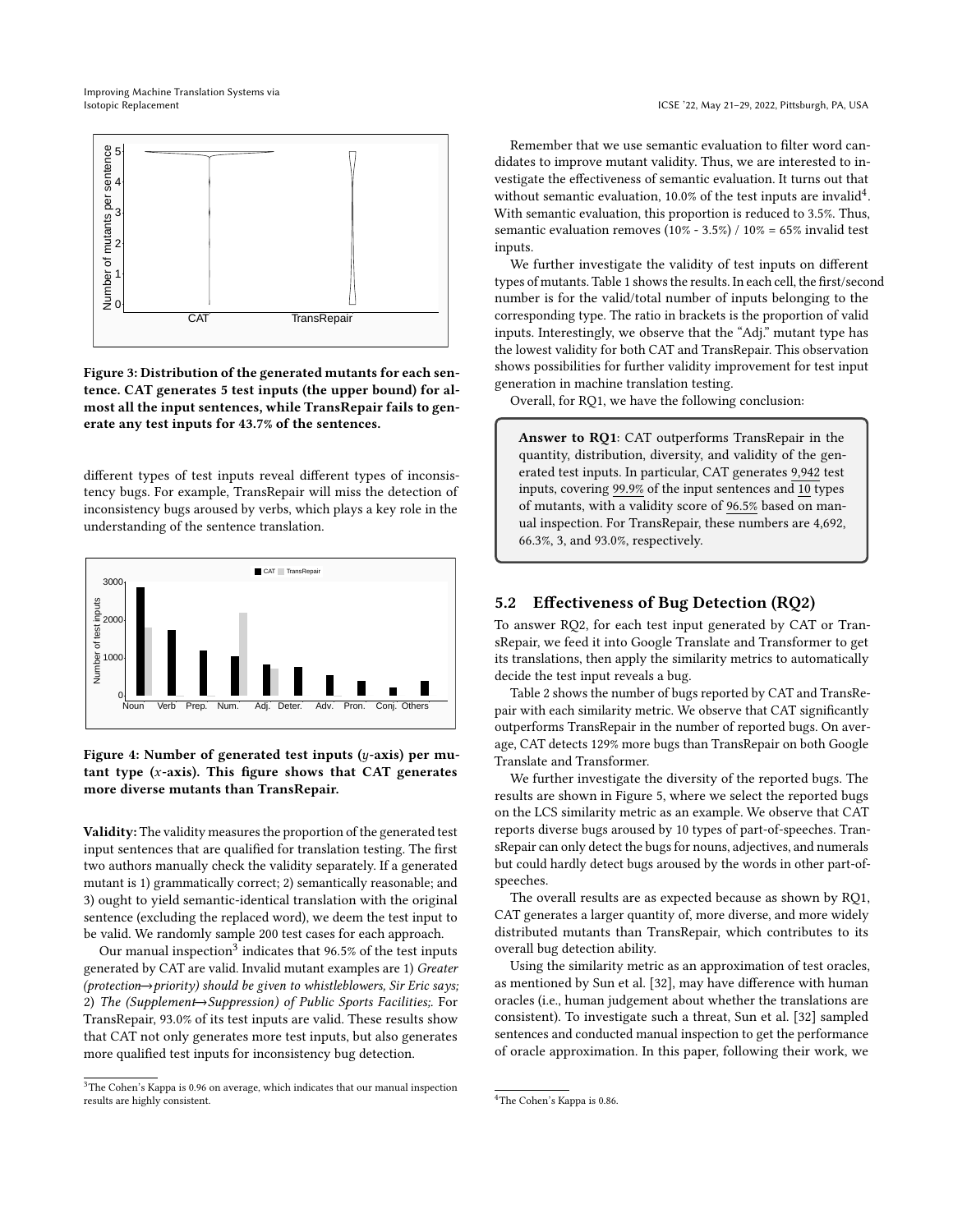Table 1: Validity of test inputs on different types of mutants based on part-of-speech (RQ1).

<span id="page-7-0"></span>

| Method                             | Noun       | Adj.                        | Adv.                              | Num.                          | Verb                            | Deter.                            | ∵oni.                           | Pron.                           | Prep.                          | Others                          |
|------------------------------------|------------|-----------------------------|-----------------------------------|-------------------------------|---------------------------------|-----------------------------------|---------------------------------|---------------------------------|--------------------------------|---------------------------------|
| TransRepair   $83/92(90\%)$<br>CAT | 65/69(94%) | $16/20(80\%)$<br>11/14(79%) | $0/0$ $(0.0\%)$<br>$11/11(100\%)$ | 86/87 (99%)<br>$18/18(100\%)$ | $0/0$ $(0.0\%)$<br>29/29 (100%) | $0/0$ $(0.0\%)$<br>$18/18(100\%)$ | $0/0$ $(0.0\%)$<br>$6/6$ (100%) | $0/0$ $(0.0\%)$<br>$5/5(100\%)$ | $1/1(100.0\%)$<br>24/24 (100%) | $0/0$ $(0.0\%)$<br>$6/6$ (100%) |
|                                    |            |                             |                                   |                               |                                 |                                   |                                 |                                 |                                |                                 |

Table 2: Number of reported bugs (RQ2).

<span id="page-7-1"></span>

|             | Metric       | TransRepair | CAT   |
|-------------|--------------|-------------|-------|
|             | <b>LCS</b>   | 2,198       | 5,109 |
| GT          | ED           | 2,210       | 5,128 |
|             | <b>TFIDF</b> | 2,430       | 5,381 |
|             | <b>BLEU</b>  | 2,126       | 4,852 |
|             | <b>LCS</b>   | 1,957       | 4,545 |
|             | ED           | 1,963       | 4,573 |
| Transformer | <b>TFIDF</b> | 2,146       | 4,798 |
|             | <b>BLEU</b>  | 1,897       | 4,325 |

<span id="page-7-2"></span>

Figure 5: Number of reported bugs  $(y$ -axis) per mutant type  $(x-axis)$ . This figure shows that CAT reports more diverse bugs than TransRepair.

uniformly sampled<sup>[5](#page-7-3)</sup> 100 test inputs for each approach. For each sampled test input and its translation results, the first two authors manually check whether the test input and their translations reveal inconsistency bugs<sup>[6](#page-7-4)</sup>, then compare the human judgement with the judgement of similarity metrics. The purpose is to check whether using the similarity metric to report bugs is a threat to the superiority of CAT over TransRepair shown by Table [2.](#page-7-1)

We present the precision, recall, and F1-score of the manual inspection results. When calculating these metrics, false positive (FP) means that the similarity metric judges the translations as inconsistent (buggy) but manual inspection judges them as consistent (non-buggy); false negative (FN) means that the similarity metric judges the translations as consistent (non-buggy) but manual inspection says they are inconsistent (buggy).

The results show that for CAT, similarity metric has a precision of 0.72, a recall of 0.90, and an F1 score of 0.80 on average. For TransRepair, similarity has a precision of 0.70, a recall of 0.95, and an F1 score of 0.80 on average. These results indicate that the validity of the bugs reported by CAT is similar to that by TransRepair. TransRepair has slightly better recall than CAT. This is because

many mutants TransRepair generated are via numerals replacement (as shown by Figure [4\)](#page-6-1), which influence the translation consistency less than other mutant types.

Overall, our manual inspection demonstrates that the validity of the bugs reported by CAT is similar to those reported by TransRepair. Thus, using the similarity metric to report bugs is not a threat to the superiority of CAT over TransRepair shown by Table [2.](#page-7-1)

Answer to RQ2: CAT detects seven more types of bugs than TransRepair in diversity, as well as 129% more bugs than TransRepair in quantity.

#### 5.3 Effectiveness of Bug Repair (RQ3)

For ease of comparison, we let CAT and TransRepair fix the same set of detected bugs, i.e., the bugs detected by CAT. For each bug, we let CAT and TransRepair generate at most 16 mutants (the mutant number upper bound for repair introduced in Section [4.3\)](#page-5-1) on both the original sentence and the mutant in the test case to conduct automatic translation repair. For Transformer, we use crossreference to conduct black-box repair, and predictive probability to conduct grey-box repair. The predictive probability of Google Translate is inaccessible, we thus only conduct black-box repair.

To answer RQ3, we first present the number of repaired bugs accessed by similarity metrics. Then, we present the diversity of repair bugs aroused by the words in different part-of-speeches. Finally, we present the translation improvement accessed by manual inspection.

Repair effectiveness accessed by similarity metrics. The results are shown in Table [3.](#page-8-0) Each cell presents the number of repaired bugs based on the similarity metrics, as well as the proportion of repaired bugs (against the total number of bugs detected by CAT). The upper rows are for Google Translate (GT), the bottom rows are for Transformer.

We observe that CAT repairs much more bugs than TransRepair. For example, for Google Translate with the LCS similarity metric, CAT repairs 53% of the reported bugs, while TransRepair only repairs 17%. On average, CAT repairs 199% / 238% more bugs than TransRepair on Google Translate/Transformer with black-box repair (using cross-reference), and 190% more bugs than TransRepair on Transformer with grey-box repair (using probability).

Diversity of repaired bugs. We further investigate the effectiveness of CAT in different types of repaired bugs detected by the word replacement in different part-of-speeches. Since different types have different numbers of reported bugs, we focus on the proportion of repaired bugs against the number of reported bugs for each type.

<span id="page-7-3"></span> $^{5}\rm{We}$  sample the test case that reveals a bug and the test case that fail to reveal a bug with equal probability.

<span id="page-7-4"></span><sup>6</sup>The Cohen's Kappa is 0.97 on average.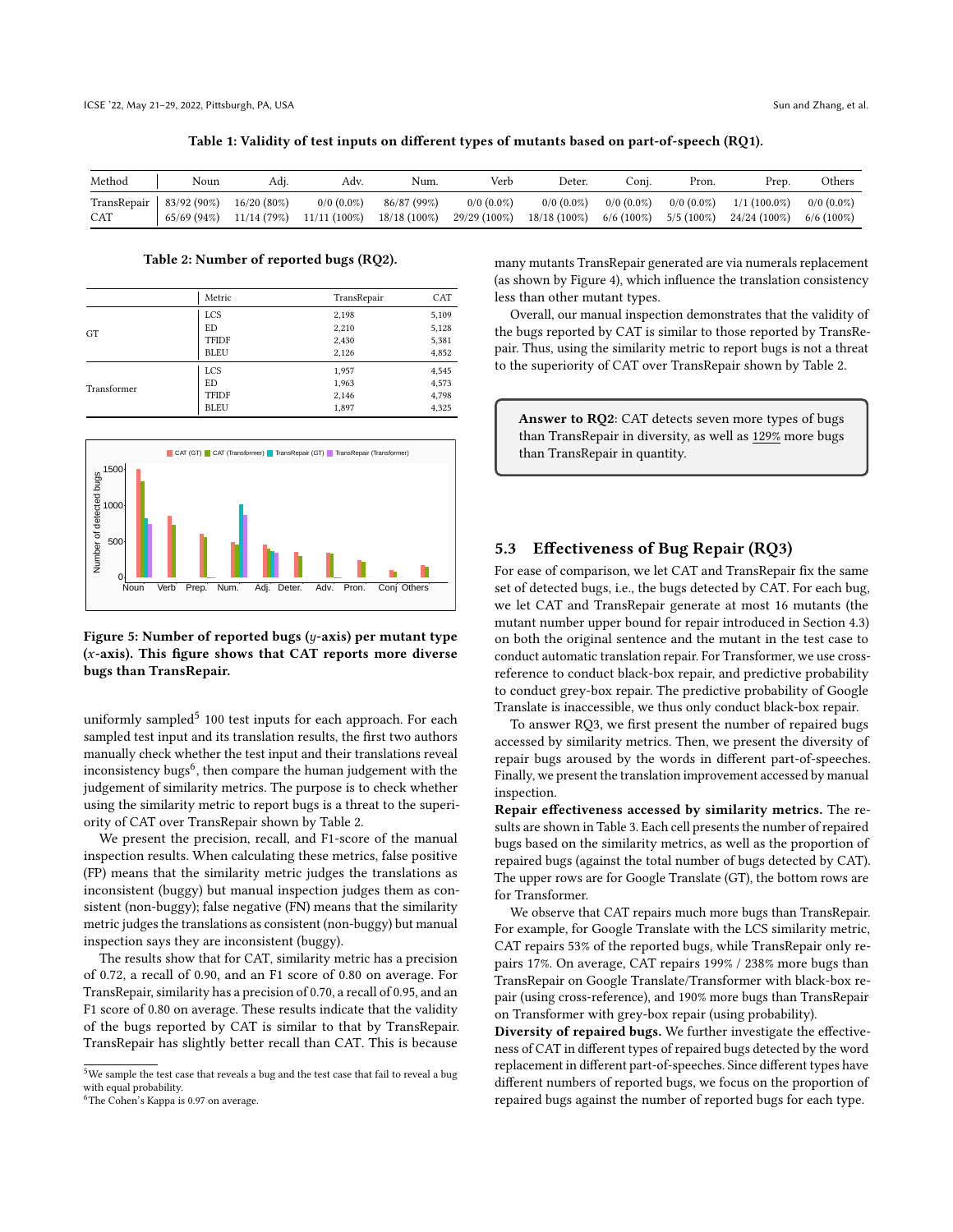<span id="page-8-0"></span>Table 3: Number and proportion of repaired bugs (RQ3).

| Approach                  | Metric       | Probability | Cross-reference |
|---------------------------|--------------|-------------|-----------------|
|                           | <b>LCS</b>   |             | 890 (17%)       |
|                           | ED           |             | 890 (17%)       |
| TransRepair (GT)          | <b>TFIDF</b> |             | 980 (18%)       |
|                           | <b>BLEU</b>  |             | 886 (18%)       |
|                           | <b>LCS</b>   |             | 2,729 (53%)     |
| CAT(GT)                   | ED           |             | 2,730 (53%)     |
|                           | <b>TFIDF</b> |             | 2,741 (51%)     |
|                           | <b>BLEU</b>  |             | 2,719 (56%)     |
|                           | <b>LCS</b>   | 738 (16%)   | 684 (15%)       |
|                           | ED           | 744 (17%)   | 689 (15%)       |
| TransRepair (Transformer) | <b>TFIDF</b> | 810 (17%)   | 748 (16%)       |
|                           | <b>BLEU</b>  | 739 (17%)   | 708 (16%)       |
|                           | <b>LCS</b>   | 2,193 (48%) | 2,399 (53%)     |
| CAT (Transformer)         | ED           | 2,196 (48%) | 2,399 (52%)     |
|                           | <b>TFIDF</b> | 2,231(47%)  | 2,415 (50%)     |
|                           | <b>BLEU</b>  | 2,176 (50%) | 2,344(54%)      |

<span id="page-8-1"></span>

#### Figure 6: Proportion of repaired bugs against the number of reported bugs ( $y$ -axis) per bug type ( $x$ -axis).

The results are shown in Figure  $6^7$  $6^7$  . We observe that CAT achieves a larger proportion of repaired bugs than TransRepair among all bug types. Furthermore, we find that CAT repairs 42%-64% / 43%- 68% of bugs on Transformer / Google Translate among all bug types. TransRepair repairs 45% / 50% of bugs among numerals but only 5%-14% / 7%-18% of bugs among other bug types on Transformer / Google Translate. TransRepair generates mutants for nouns, adjectives, and numerals, but it can still repair bugs in other types. This is because the semantics of the unchanged part yielded by different types of replacement could be the same.

Validity of repaired translations. The first two authors manually check the bug fixes on the LCS similarity metric with crossreference on Transformer. The purpose is to check whether a bug fix based on the similarity metric indeed improves the translation consistency.

Although CAT aims to repair translation inconsistency, it has a "bonus" benefit of improving translation acceptability, which captures the property that a translation meets human assessment of a reasonable (aka acceptable) translation. Thus, the manual inspection considers two aspects: 1) the consistency of translations before and after repair; 2) the acceptability of the translations for the original sentence as well as the mutants before and after repair. For

each dimension, we set up three labels "Improved", "Unchanged", and "Decreased". We randomly sampled 100 reported fixes. For acceptability, it checks the translation improvement of both the original sentence and the mutant, thus all together 200 inspections are conducted.

<span id="page-8-3"></span>Table 4: Manual inspection results on reported fixes (RQ3)

|     | Aspect                                   |          | Improved Unchanged Decreased |  |
|-----|------------------------------------------|----------|------------------------------|--|
|     | TransRepair Consistency<br>Acceptability | 87<br>32 | 12<br>149                    |  |
| CAT | Consistency<br>Acceptability             | 93<br>32 | 153                          |  |

Table [4](#page-8-3) shows the results<sup>[8](#page-8-4)</sup>. From this table, for consistency improvement, CAT successfully improves the consistency for 93 (93%) fixes, the remaining 7 (7%) fixes have unchanged consistency. Whereas for TransRepair, it improves the consistency for 87 (87%) fixes, 12 (12%) fixes have an unchanged consistency, 1 (1%) case has a dropped consistency. For the improvement in translation acceptability, CAT improves the translation acceptability for 32 (16.0%) sentences, with 15 (7.5%) sentences' acceptability being dropped (due to possible trade-off between quality and consistency as well as the incorrect alignment from the word alignment tool during repair). TransRepair improves acceptability for the same number of sentences (32), but leads to decreased acceptability for 19 (9.5%) cases.

Table [5](#page-9-1) shows some examples of translations that could be repaired by only CAT (TransRepair could repair none of them). In this table, the first column is the input sentence. The second column is the Chinese translation of the input as well as the detected translation bug (explained in blue text). The last column shows the repaired translations.

Answer to RQ3: CAT repairs twice more bugs than TransRepair. For diversity, CAT repairs approximately half of the bugs under each bug type, whereas TransRepair achieves competitive performance on only numerals (53% for CAT v.s. 47% for TransRepair), failing to repair 89% of the bugs under other types.

# 5.4 Efficiency (RQ4)

To answer RQ4, we record the time cost of CAT and TransRepair during the process of mutant generation, bug detection, and bug repair. The results are shown in Table [6.](#page-9-2) Overall, both CAT and TransRepair have good efficiency under our configuration (see more details in Section [4.3\)](#page-5-1) in their automatic testing and repair tasks. This high efficiency is important to guarantee that end users do not need to wait for a long time to get the final repaired translation while using machine translators on line.

Specifically, for mutant generation, the mean time cost is 0.01s per mutant for CAT and 0.41s for TransRepair. The reason is that

<span id="page-8-2"></span> $^7\rm{We}$  present the proportion of bugs repaired by cross-reference on the LCS similarity metric as an example

<span id="page-8-4"></span> ${}^{8}{\rm The}$  Cohen's Kappa score of the translation acceptability and translation consistency are 0.96 and 0.97, respectively.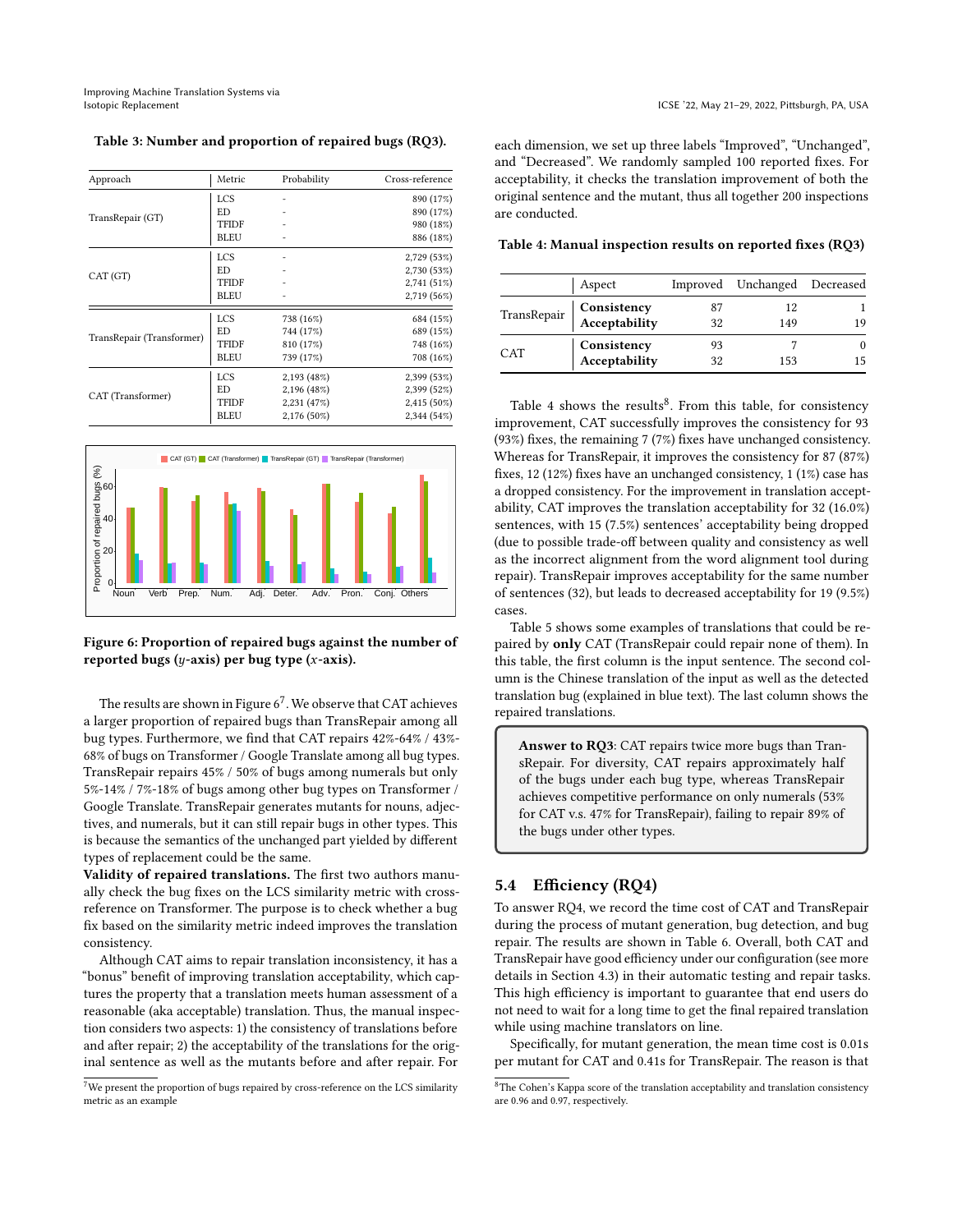<span id="page-9-1"></span>

| Original input sentence                                                                                                                   | Original translation and the bug (explained in blue<br>text)                                                                                  | <b>Repaired translation</b>                                                                    |
|-------------------------------------------------------------------------------------------------------------------------------------------|-----------------------------------------------------------------------------------------------------------------------------------------------|------------------------------------------------------------------------------------------------|
| Around 140,000 people have a heart attack in Eng-<br>land every year, and a quarter of these go on to have<br>another attack or a stroke. | 每年在英国约有140万人心脏病发作,其中四分之一<br>继续发作或中风。 [Bug: "140,000" is incorrectly trans-<br>lated to "1.4 million"]                                         | 每年在英国约有140,000人心脏病发作, 其中四<br>分之一继续发作或 中风。 ["140,000" is correctly<br>translated to "140,000".] |
| Your patience never fails to disappoint me.                                                                                               | 你的耐心永远不会让我失望 [Bug: "never fails to" is<br>incorrectly translated to its opposite meaning "永远不<br>$\hat{\mathcal{L}}$ ", which means "never".] | 你的耐心总是让我失望 ["never fails" is correctly<br>translated to "总是".]                                 |
| There he managed presidential protocol and govern-<br>ment staff, the Kremlin website says (in Russian).                                  | 克里姆林宫网站说, 他在那里管理着总统协议和政<br>府工作人员。 [Bug: "in Russian" is not translated.]                                                                      | 那里,他管理了总统协议和政府工作人员,克里<br>姆林宫网站说(俄文)。 ["in Russian" is correctly<br>translated to "俄文".]        |

Table 5: Examples of buggy translations that CAT can repair whereas TransRepair cannot.

TransRepair uses Stanford Parser to parse each sentence for applying word replacement as well as filtering mutant candidates. CAT directly uses the inference of the BERT model. It avoids the parsing process, thereby greatly improving the efficiency.

#### <span id="page-9-2"></span>Table 6: Efficiency of CAT and TransRepair (RQ4).

| Approach          | TransRepair CAT |       |
|-------------------|-----------------|-------|
| Mutant generation | 0.41s           | 0.01s |
| Bug detection     | 0.99s           | 0.27s |
| Bug Repair        | 1.34s           | 1.92s |

The lower cost of CAT in mutant generation also contributes to its lower cost in bug detection: CAT needs 0.27s on average for examining each sentence to report bugs, while TransRepair needs 0.99s.

For each reported bug, CAT spends 1.92s to conduct the automatic repair, TransRepair spends 1.34s. The reason is that TransRepair is not able to generate many mutants when fixing a bug, yet each mutant requires a fetch of translation from Google Translate/Transformer for the repair process. Consequently, its time spent on each bug is lower than CAT. However, this lower time comes at a significant cost: most bugs could not be repaired successfully (as we have observed in RQ2) due to the insufficiency of mutants.

The overall results lead to the following conclusion:

Answer to RQ4: CAT is significantly more efficient than TransRepair in mutant generation (0.01s v.s. 0.41s) and bug detection (0.27s v.s. 0.99s). CAT has comparable efficiency (slightly worse) with TransRepair in bug repair (1.92s v.s. 1.34s), which is attributed to the larger number of mutants that it employs.

# 6 EXTENDED ANALYSIS

In this section, we provide an analysis beyond the scope of our research questions that can improve the understanding and better explain the effectiveness of CAT.

# <span id="page-9-0"></span>6.1 Comparison with Other Testing Approaches

As introduced in Section [2,](#page-1-2) apart from TransRepair, there are also some other testing approaches. Those approaches employ different test oracles for bug detection. They do not focus on inconsistency bugs nor conduct automatic bug repair. Nevertheless, a comparison with them in the overall bug detection quantity and quality is deemed interesting. Thus, we compare CAT (with LCS metric) with TransRepair as well as two most recently published testing methods: SIT [\[15\]](#page-11-5), PatInv [\[12\]](#page-11-6), and Purity [\[16\]](#page-11-15). For SIT, PatInv, and Purity we used their released code and parameterise them according to their best performing parameters, as shown by their papers. Table [7](#page-9-3) presents the number of bugs detected by these four approaches on Google Translate (GT) and Transformer. As can be seen by these results, CAT and SIT detect many more bugs than TransRepair, PatInv, and Purity.

<span id="page-9-3"></span>Table 7: Number of reported bugs for different testing methods.

|                          | Translator TransRepair | <b>SIT</b> | PatIny | Purity | CAT   |
|--------------------------|------------------------|------------|--------|--------|-------|
| GT                       | 2,198                  | 5,576      | 82     | 3.459  | 5.109 |
| $Transformer \mid 1,957$ |                        | 5.368      | 99     | 3.518  | 4.545 |

Since all these approaches report suspicious cases based on heuristic test oracles, they are likely to produce false positives. We therefore, need to check our results so that we can conclude on the actual bug detection and accuracy of the heuristics. To this end, the first two authors manually inspected<sup>[9](#page-9-4)</sup> the reported bugs and checked whether they actually exposed translation issues. The results of this analysis are recorded in Table [8.](#page-10-1) In this table, false positive (FP) means that the approach reports the translations as problematic (buggy) but the manual inspection actually finds out that it is correct, i.e., it is not a bug. False negative (FN) means that the approach reports the translations as non-buggy but the manual inspection reveals that it is actually problematic (it is a bug). We observe that CAT achieves a significantly higher F1-score than SIT, PatInv, and Purity. This is because SIT primarily focuses on bugs related to translation structures, which results in many false positives in cases of correct translations that have different structures. The test inputs generated by PatInv often have similar semantics,

<span id="page-9-4"></span> $^{9}$ The Cohen' Kappa score of SIT / PatInv / Purity is 0.94 / 0.89 / 0.92, respectively.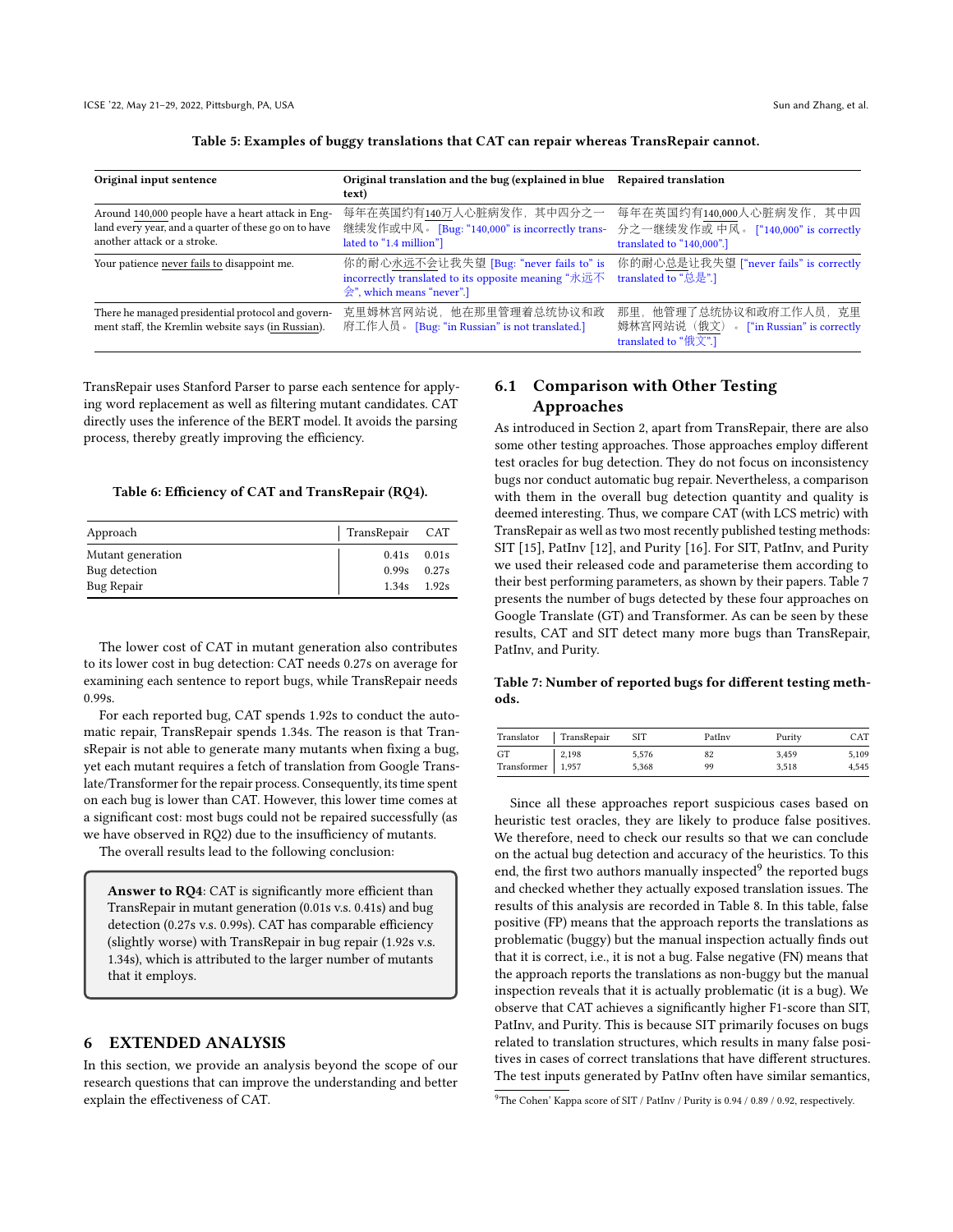which is good but they fail to capture the cases of sentences with different semantics leading to the same translation. Purity often breaks an entire phrase by mistake, yielding invalid input sentences which may bring changes that affect the accuracy of test oracles.

<span id="page-10-1"></span>Table 8: Validity of reported bugs for different testing methods.

| Approach    | TN   | FN   | FP          | TP   | Precision | Recall | F1   |
|-------------|------|------|-------------|------|-----------|--------|------|
| TransRepair | 0.48 |      | $0.02$ 0.15 | 0.35 | 0.70      | 0.95   | 0.80 |
| SIT.        | 0.28 | 0.22 | 0.33        | 0.17 | 0.34      | 0.44   | 0.38 |
| PatInv      | 0.27 | 0.23 | 0.47        | 0.03 | 0.06      | 0.12   | 0.08 |
| Purity      | 0.42 | 0.08 | 0.29        | 0.21 | 0.42      | 0.72   | 0.53 |
| CAT         | 0.46 | 0.04 | 0.15        | 0.35 | 0.70      | 0.90   | 0.79 |

# <span id="page-10-0"></span>6.2 Influence of Mutant Number on Bug Testing and Repair

In our experiment, following the previous work, we set the maximum mutant number to 5 for bug detection, and to 16 for bug repair. Here we investigate the influence of this bound on the number of detected and repaired bugs.

For bug detection, we repeat the experiments with at most 1 or 3 mutants per sentence. Table [9](#page-10-2) shows the number of bugs detected by CAT and TransRepair when using different upper bounds (number of mutants) on the four metrics. We find that a higher number of mutants leads to a higher number of detected bugs for both CAT and TransRepair. Notably, CAT detects approximately twice the bugs as those detected by TransRepair for all the three different bounds we examined.

<span id="page-10-2"></span>Table 9: Influence of the upper bound of mutant number in bug detection.

| Metric       |     | TransRepair |       | CAT   |       |       |
|--------------|-----|-------------|-------|-------|-------|-------|
|              |     | 3           | 5     |       | 3     | 5     |
| <b>LCS</b>   | 575 | 1,385       | 1.957 | 1.032 | 2.707 | 4,545 |
| ED           | 576 | 1,389       | 1,963 | 1,036 | 2,728 | 4,573 |
| <b>TFIDF</b> | 627 | 1,511       | 2,146 | 1.049 | 2,861 | 4,798 |
| <b>BLEU</b>  | 553 | 1.340       | 1,897 | 1.001 | 2.577 | 4,325 |

For bug repair, we repeat the experiments with a maximum number of 4 or 8 mutants. Table [10](#page-10-3) records the related results. As can be seen, no matter what upper bound we use, CAT repairs more than three times the number of bugs repaired by TransRepair. Interestingly, we observe that even with 4 mutants, CAT can still fix 143% more bugs than TransRepair with 16 mutants. This is because TransRepair fails to generate mutants for many sentences (as we have observed from Figure [3\)](#page-6-0), thus it is not able to repair any of the bugs falling into these cases.

# 7 THREATS TO VALIDITY

Threats to external validity mainly lie in the evaluation dataset and the models we used. First, though our approach applies to different datasets and translation models, so far, we follow TransRepair [\[32\]](#page-11-4) and have only implemented and evaluated it on the

<span id="page-10-3"></span>Table 10: Influence of the upper bound of mutant number in bug repair.

| Metric       |     | TransRepair |         | CAT         |       |       |
|--------------|-----|-------------|---------|-------------|-------|-------|
|              |     |             | 16      |             |       | 16    |
| <b>LCS</b>   | 516 |             | 605 684 | 1,724 2,117 |       | 2,399 |
| ED           | 526 | 611         | 689     | 1,728       | 2,141 | 2,399 |
| <b>TFIDF</b> | 584 | 678         | 748     | 1,747       | 2,139 | 2.415 |
| <b>BLEU</b>  | 536 | 635         | 708     | 1,667       | 2,053 | 2.344 |

same 2,001 sentences and two translation models. So future work is needed to understand the performance of CAT on other datasets and models. Second, though we only use BERT model [\[5\]](#page-11-17) to extract the context-aware word embeddings, our approach is still compatible with other context-aware embedding models(e.g., Roberta [\[22\]](#page-11-37)). This is a future work to be explored.

Threats to internal validity mainly lie in our manual assessment. We follow TransRepair [\[32\]](#page-11-4) and use the same human evaluation criteria. To further reduce the bias when comparing different methods, we randomised the sentences/test inputs to guarantee that the method each sentence belongs to remains unknown to the authors. The high kappa scores indicate that the bias in human evaluation is minor. We also release the details of human labelling on Github (available at [https://github.com/zysszy/CAT\)](https://github.com/zysszy/CAT) to improve the transparency and replicability.

# 8 CONCLUSION

We propose CAT, an isotopic replacement based approach to improving machine translation. As a special type of replacement, isotopic replacement subtly controls the impact when replacing words. This is achieved by using a neural-based language model to encode the sentence context and designing another neural-network-based algorithm to evaluate context-aware semantic similarity between two words. Such replacement is then used in a similar way as TransRepair to detect and repair translation bugs. The experimental results on Google Translate and Transformer show that CAT successfully detects 129%/129% more bugs and repairs 199%/238% more bugs than TransRepair on Google Translate/Transformer.

For future work, we plan to investigate other oracle approximation techniques to further improve CAT's performance in bug detection and repair.

# ACKNOWLEDGMENTS

Zeyu Sun, Yingfei Xiong, and Lu Zhang are sponsored by the National Key Research and Development Program of China under Grant No. 2019YFE0198100, the Innovation and Technology Commission of HKSAR under Grant No. MHP/055/19, and National Natural Science Foundation of China under Grant No. 61922003. Jie M. Zhang and Mark Harman are supported by the ERC advanced grant with No. 741278. Mike Papadakis is supported by the Luxembourg National Research Fund (FNR) through the CORE project C17/IS/11686509/CODEMATES.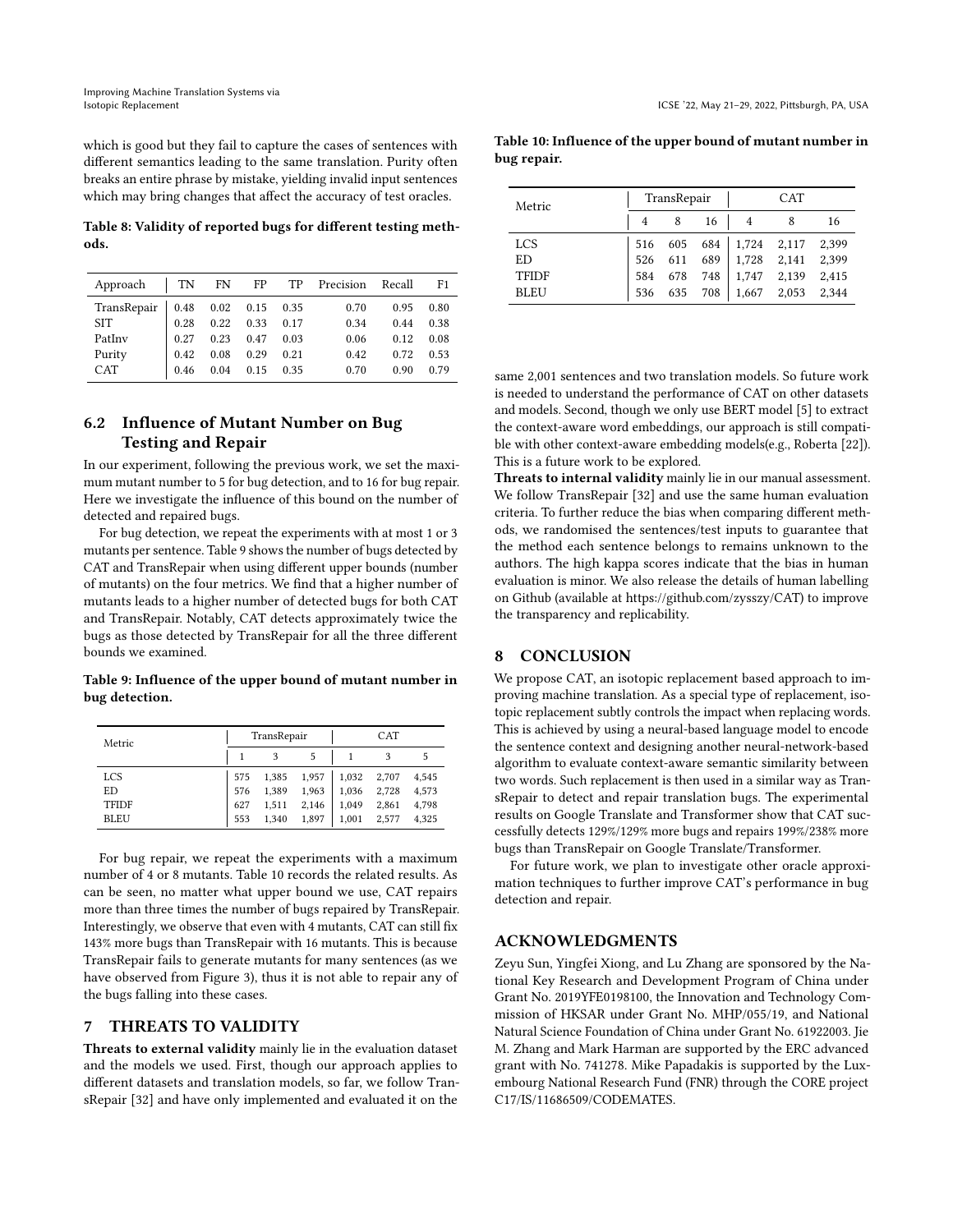### **REFERENCES**

- <span id="page-11-3"></span>[1] [n.d.]. The worst translation mistake in history. [https://pangeanic.co.uk/](https://pangeanic.co.uk/knowledge/the-worst-translation-mistake-in-history/) [knowledge/the-worst-translation-mistake-in-history/](https://pangeanic.co.uk/knowledge/the-worst-translation-mistake-in-history/)
- <span id="page-11-11"></span>[2] Yonatan Belinkov and Yonatan Bisk. 2018. Synthetic and natural noise both break neural machine translation. In Proc. ICLR.
- <span id="page-11-13"></span>[3] Jialun Cao, Meiziniu Li, Yeting Li, Ming Wen, and Shing-Chi Cheung. 2020. SemMT: A Semantic-based Testing Approach for Machine Translation Systems. CoRR abs/2012.01815 (2020). arXiv[:2012.01815 https://arxiv.org/abs/2012.01815](https://arxiv.org/abs/2012.01815)
- <span id="page-11-27"></span>[4] Yong Cheng, Lu Jiang, and Wolfgang Macherey. 2019. Robust Neural Machine Translation with Doubly Adversarial Inputs. In Proceedings of the 57th Conference of the Association for Computational Linguistics, ACL 2019, Florence, Italy, July 28- August 2, 2019, Volume 1: Long Papers. 4324–4333. [https://www.aclweb.org/](https://www.aclweb.org/anthology/P19-1425/) [anthology/P19-1425/](https://www.aclweb.org/anthology/P19-1425/)
- <span id="page-11-17"></span>[5] Jacob Devlin, Ming-Wei Chang, Kenton Lee, and Kristina Toutanova. 2019. BERT: Pre-training of Deep Bidirectional Transformers for Language Understanding. In Proceedings of the 2019 Conference of the North American Chapter of the Association for Computational Linguistics: Human Language Technologies, NAACL-HLT 2019, Minneapolis, MN, USA, June 2-7, 2019, Volume 1 (Long and Short Papers), Jill Burstein, Christy Doran, and Thamar Solorio (Eds.). Association for Computational Linguistics, 4171–4186.<https://doi.org/10.18653/v1/n19-1423>
- <span id="page-11-33"></span>[6] Alexey Dosovitskiy, Lucas Beyer, Alexander Kolesnikov, Dirk Weissenborn, Xiaohua Zhai, Thomas Unterthiner, Mostafa Dehghani, Matthias Minderer, Georg Heigold, Sylvain Gelly, Jakob Uszkoreit, and Neil Houlsby. 2020. An Image is Worth 16x16 Words: Transformers for Image Recognition at Scale. CoRR abs/2010.11929 (2020). arXiv[:2010.11929 https://arxiv.org/abs/2010.11929](https://arxiv.org/abs/2010.11929)
- <span id="page-11-28"></span>[7] Javid Ebrahimi, Anyi Rao, Daniel Lowd, and Dejing Dou. 2018. HotFlip: White-Box Adversarial Examples for Text Classification. In Proceedings of the 56th Annual Meeting of the Association for Computational Linguistics (Volume 2: Short Papers). Association for Computational Linguistics, Melbourne, Australia, 31–36. <https://doi.org/10.18653/v1/P18-2006>
- <span id="page-11-7"></span>[8] Silvia P Gennari, Maryellen C MacDonald, Bradley R Postle, and Mark S Seidenberg. 2007. Context-dependent interpretation of words: Evidence for interactive neural processes. Neuroimage 35, 3 (2007), 1278–1286.
- <span id="page-11-2"></span>[9] Carlo Giglio and Richard Caulk. 1965. Article 17 of the Treaty of Uccialli. Journal of African History (1965), 221–231.
- <span id="page-11-8"></span>[10] Google. 2021. Google Translate. [http://translate.google.com.](http://translate.google.com)
- <span id="page-11-20"></span>[11] Chuan Guo, Alexandre Sablayrolles, Hervé Jégou, and Douwe Kiela. 2021. Gradient-based Adversarial Attacks against Text Transformers. In Proceedings of the 2021 Conference on Empirical Methods in Natural Language Processing, EMNLP 2021, Virtual Event / Punta Cana, Dominican Republic, 7-11 November, 2021, Marie-Francine Moens, Xuanjing Huang, Lucia Specia, and Scott Wen-tau Yih (Eds.). Association for Computational Linguistics, 5747–5757. <https://aclanthology.org/2021.emnlp-main.464>
- <span id="page-11-6"></span>[12] Shashij Gupta, Pinjia He, Clara Meister, and Zhendong Su. 2020. Machine translation testing via pathological invariance. In ESEC/FSE '20: 28th ACM Joint European Software Engineering Conference and Symposium on the Foundations of Software Engineering, Virtual Event, USA, November 8-13, 2020, Prem Devanbu, Myra B. Cohen, and Thomas Zimmermann (Eds.). ACM, 863–875. <https://doi.org/10.1145/3368089.3409756>
- <span id="page-11-36"></span>[13] Hany Hassan, Anthony Aue, Chang Chen, Vishal Chowdhary, Jonathan Clark, Christian Federmann, Xuedong Huang, Marcin Junczys-Dowmunt, William Lewis, Mu Li, et al. 2018. Achieving human parity on automatic chinese to english news translation. arXiv preprint arXiv:1803.05567 (2018).
- <span id="page-11-0"></span>[14] Kim Hazelwood, Sarah Bird, David Brooks, Soumith Chintala, Utku Diril, Dmytro Dzhulgakov, Mohamed Fawzy, Bill Jia, Yangqing Jia, Aditya Kalro, James Law, Kevin Lee, Jason Lu, Pieter Noordhuis, Misha Smelyanskiy, Liang Xiong, and Xiaodong Wang. 2018. Applied Machine Learning at Facebook: A Datacenter Infrastructure Perspective. In 24th International Symposium on High-Performance Computer Architecture (HPCA 2018), February 24-28, Vienna, Austria.
- <span id="page-11-5"></span>[15] Pinjia He, Clara Meister, and Zhendong Su. 2020. Structure-invariant testing for machine translation. In 2020 IEEE/ACM 42nd International Conference on Software Engineering (ICSE). IEEE, 961–973.
- <span id="page-11-15"></span>[16] Pinjia He, Clara Meister, and Zhendong Su. 2021. Testing Machine Translation via Referential Transparency. In 2021 IEEE/ACM 43rd International Conference on Software Engineering (ICSE). IEEE, 410–422.
- <span id="page-11-10"></span>[17] Georg Heigold, Stalin Varanasi, Günter Neumann, and Josef van Genabith. 2018. How Robust Are Character-Based Word Embeddings in Tagging and MT Against Wrod Scramlbing or Randdm Nouse?. In Proceedings of the 13th Conference of the Association for Machine Translation in the Americas, AMTA 2018, Boston, MA, USA, March 17-21, 2018 - Volume 1: Research Papers. 68–80. [https://aclanthology.](https://aclanthology.info/papers/W18-1807/w18-1807) [info/papers/W18-1807/w18-1807](https://aclanthology.info/papers/W18-1807/w18-1807)
- <span id="page-11-30"></span>[18] Yue Jia and Mark Harman. 2011. An Analysis and Survey of the Development of Mutation Testing. IEEE Transactions on Software Engineering 37, 5 (September– October 2011), 649 – 678.
- <span id="page-11-21"></span>[19] Di Jin, Zhijing Jin, Joey Tianyi Zhou, and Peter Szolovits. 2020. Is BERT Really Robust? A Strong Baseline for Natural Language Attack on Text Classification and Entailment. In The Thirty-Fourth AAAI Conference on Artificial Intelligence,

AAAI 2020, The Thirty-Second Innovative Applications of Artificial Intelligence Conference, IAAI 2020, The Tenth AAAI Symposium on Educational Advances in Artificial Intelligence, EAAI 2020, New York, NY, USA, February 7-12, 2020. AAAI Press, 8018–8025.<https://aaai.org/ojs/index.php/AAAI/article/view/6311>

- <span id="page-11-22"></span>[20] Linyang Li, Ruotian Ma, Qipeng Guo, Xiangyang Xue, and Xipeng Qiu. 2020. BERT-ATTACK: Adversarial Attack Against BERT Using BERT. In Proceedings of the 2020 Conference on Empirical Methods in Natural Language Processing, EMNLP 2020, Online, November 16-20, 2020, Bonnie Webber, Trevor Cohn, Yulan He, and Yang Liu (Eds.). Association for Computational Linguistics, 6193–6202. <https://doi.org/10.18653/v1/2020.emnlp-main.500>
- <span id="page-11-29"></span>[21] Xin Li, Lidong Bing, Wenxuan Zhang, and Wai Lam. 2019. Exploiting BERT for End-to-End Aspect-based Sentiment Analysis. In Proceedings of the 5th Workshop on Noisy User-generated Text (W-NUT 2019). 34–41.
- <span id="page-11-37"></span>[22] Yinhan Liu, Myle Ott, Naman Goyal, Jingfei Du, Mandar Joshi, Danqi Chen, Omer Levy, Mike Lewis, Luke Zettlemoyer, and Veselin Stoyanov. 2019. Roberta: A robustly optimized bert pretraining approach. arXiv preprint arXiv:1907.11692 (2019).
- <span id="page-11-32"></span>[23] Yang Liu and Maosong Sun. 2015. Contrastive unsupervised word alignment with non-local features. In Twenty-Ninth AAAI Conference on Artificial Intelligence.
- <span id="page-11-23"></span>[24] John X. Morris, Eli Lifland, Jin Yong Yoo, Jake Grigsby, Di Jin, and Yanjun Qi. 2020. TextAttack: A Framework for Adversarial Attacks, Data Augmentation, and Adversarial Training in NLP. In Proceedings of the 2020 Conference on Empirical Methods in Natural Language Processing: System Demonstrations, EMNLP 2020 - Demos, Online, November 16-20, 2020, Qun Liu and David Schlangen (Eds.). Association for Computational Linguistics, 119–126. [https://doi.org/10.18653/](https://doi.org/10.18653/v1/2020.emnlp-demos.16) [v1/2020.emnlp-demos.16](https://doi.org/10.18653/v1/2020.emnlp-demos.16)
- <span id="page-11-31"></span>[25] Mike Papadakis, Marinos Kintis, Jie Zhang, Yue Jia, Yves Le Traon, and Mark Harman. 2019. Mutation testing advances: an analysis and survey. In Advances in Computers. Vol. 112. Elsevier, 275–378.
- <span id="page-11-18"></span>[26] Jeffrey Pennington, Richard Socher, and Christopher Manning. 2014. Glove: Global vectors for word representation. In Proceedings of the 2014 conference on empirical methods in natural language processing (EMNLP). 1532–1543.
- <span id="page-11-12"></span>[27] Daniel Pesu, Zhi Quan Zhou, Jingfeng Zhen, and Dave Towey. 2018. A Monte Carlo Method for Metamorphic Testing of Machine Translation Services. In 3rd IEEE/ACM International Workshop on Metamorphic Testing, MET 2018, Gothenburg, Sweden, May 27, 2018. ACM, 38–45.<http://ieeexplore.ieee.org/document/8457612>
- <span id="page-11-24"></span>[28] Fanchao Qi, Yuan Yao, Sophia Xu, Zhiyuan Liu, and Maosong Sun. 2021. Turn the Combination Lock: Learnable Textual Backdoor Attacks via Word Substitution. In Proceedings of the 59th Annual Meeting of the Association for Computational Linguistics and the 11th International Joint Conference on Natural Language Processing, ACL/IJCNLP 2021, (Volume 1: Long Papers), Virtual Event, August 1-6, 2021, Chengqing Zong, Fei Xia, Wenjie Li, and Roberto Navigli (Eds.). Association for Computational Linguistics, 4873–4883. [https://doi.org/10.18653/v1/2021.acl](https://doi.org/10.18653/v1/2021.acl-long.377)[long.377](https://doi.org/10.18653/v1/2021.acl-long.377)
- <span id="page-11-19"></span>[29] SpaCy. 2019. SpaCy. [https://spacy.io/.](https://spacy.io/)
- <span id="page-11-26"></span>Matthias Sperber, Jan Niehues, and Alex Waibel. 2017. Toward robust neural machine translation for noisy input sequences. In International Workshop on Spoken Language Translation (IWSLT).
- <span id="page-11-16"></span>[31] Liqun Sun and Zhi Quan Zhou. 2018. Metamorphic testing for machine translations: MT4MT. In 2018 25th Australasian Software Engineering Conference (ASWEC). IEEE, 96–100.
- <span id="page-11-4"></span>[32] Zeyu Sun, Jie M. Zhang, Mark Harman, Mike Papadakis, and Lu Zhang. 2020. Automatic testing and improvement of machine translation. In ICSE. 974–985. <https://doi.org/10.1145/3377811.3380420>
- <span id="page-11-9"></span>[33] Ashish Vaswani, Noam Shazeer, Niki Parmar, Jakob Uszkoreit, Llion Jones, Aidan N Gomez, Łukasz Kaiser, and Illia Polosukhin. 2017. Attention is all you need. In Proceedings of the 31st International Conference on Neural Information Processing Systems. Curran Associates Inc., 6000–6010.
- <span id="page-11-1"></span>[34] Wikipedia. 2014. Wikipedia. [https://dumps.wikimedia.org/.](https://dumps.wikimedia.org/)
- <span id="page-11-35"></span>[35] WMT. 2018. News-Commentary. [http://data.statmt.org/wmt18/translation-task/.](http://data.statmt.org/wmt18/translation-task/)
- <span id="page-11-34"></span>[36] Thomas Wolf, Lysandre Debut, Victor Sanh, Julien Chaumond, Clement Delangue, Anthony Moi, Pierric Cistac, Tim Rault, Rémi Louf, Morgan Funtowicz, Joe Davison, Sam Shleifer, Patrick von Platen, Clara Ma, Yacine Jernite, Julien Plu, Canwen Xu, Teven Le Scao, Sylvain Gugger, Mariama Drame, Quentin Lhoest, and Alexander M. Rush. 2020. Transformers: State-of-the-Art Natural Language Processing. In Proceedings of the 2020 Conference on Empirical Methods in Natural Language Processing: System Demonstrations. Association for Computational Linguistics, Online, 38–45. [https://www.aclweb.org/anthology/2020.emnlp](https://www.aclweb.org/anthology/2020.emnlp-demos.6)[demos.6](https://www.aclweb.org/anthology/2020.emnlp-demos.6)
- <span id="page-11-25"></span>[37] Yuan Zang, Fanchao Qi, Chenghao Yang, Zhiyuan Liu, Meng Zhang, Qun Liu, and Maosong Sun. 2020. Word-level Textual Adversarial Attacking as Combinatorial Optimization. In Proceedings of the 58th Annual Meeting of the Association for Computational Linguistics, ACL 2020, Online, July 5-10, 2020, Dan Jurafsky, Joyce Chai, Natalie Schluter, and Joel R. Tetreault (Eds.). Association for Computational Linguistics, 6066–6080.<https://doi.org/10.18653/v1/2020.acl-main.540>
- <span id="page-11-14"></span>[38] Jie M Zhang, Mark Harman, Lei Ma, and Yang Liu. 2019. Machine Learning Testing: Survey, Landscapes and Horizons. arXiv preprint arXiv:1906.10742 (2019).